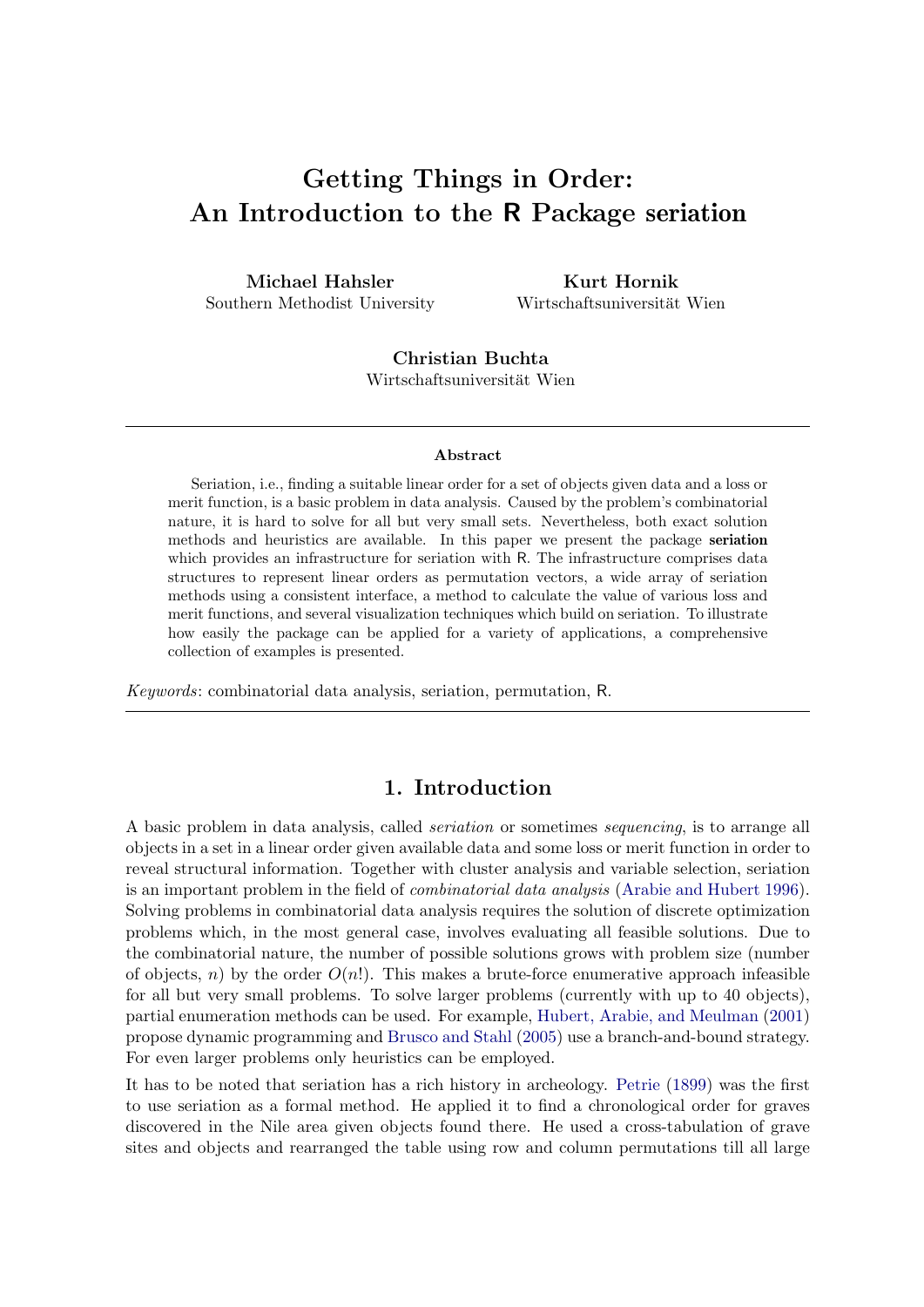values were close to the diagonal. In the rearranged table graves with similar objects are closer to each other. Together with the assumption that different objects continuously come into and go out of fashion, the order of graves in the rearranged table suggests a chronological order. Initially, the rearrangement of rows and columns of this contingency table was done manually and the adequacy was only judged subjectively by the researcher. Later, [Robinson](#page-36-1) [\(1951\)](#page-36-1), [Kendall](#page-35-1) [\(1971\)](#page-35-1) and others proposed measures of agreement between rows to quantify optimality of the resulting table. A comprehensive description of the development of seriation in archeology is presented by [Ihm](#page-35-2) [\(2005\)](#page-35-2).

Techniques related to seriation are also popular in several other fields. Especially in ecology scaling techniques are used under the name *ordination*. For these applications several R packages already exist (e.g., ade4 [\(Chessel, Dufour, and Dray 2007;](#page-34-0) [Dray and Dufour 2007\)](#page-34-1) and vegan [\(Oksanen, Kindt, Legendre, and O'Hara 2007\)](#page-36-2)). This paper describes the new package seriation which differs from existing packages in the following ways:

- seriation provides a flexible infrastructure for seriation;
- ❼ seriation focuses on seriation as a combinatorial optimization problem.

This paper starts with a formal introduction of the seriation problem as a combinatorial optimization problem in Section [2.](#page-1-0) In Section [3](#page-6-0) we give an overview of seriation methods. In Section [4](#page-9-0) we present the infrastructure provided by the package seriation. Several examples and applications for seriation are given in Section [5.](#page-13-0) Section [6](#page-32-0) concludes.

A previous version of this manuscript was published in the Journal of Statistical Software [\(Hahsler, Hornik, and Buchta 2008\)](#page-35-3).

# 2. Seriation as a combinatorial optimization problem

<span id="page-1-0"></span>To seriate a set of n objects  $\{O_1, \ldots, O_n\}$  one typically starts with an  $n \times n$  symmetric dissimilarity matrix  $\mathbf{D} = (d_{ij})$  where  $d_{ij}$  for  $1 \leq i, j \leq n$  represents the dissimilarity between objects  $O_i$  and  $O_j$ , and  $d_{ii} = 0$  for all i. We define a permutation function  $\Psi$  as a function which reorders the objects in  **by simultaneously permuting rows and columns. The seri**ation problem is to find a permutation function  $\Psi^*$  which optimizes the value of a given loss function  $L$  or merit function  $M$ . This results in the optimization problems

$$
\Psi^* = \underset{\Psi}{\text{argmin}} L(\Psi(\mathbf{D})) \quad \text{or} \quad \Psi^* = \underset{\Psi}{\text{argmax}} M(\Psi(\mathbf{D})), \tag{1}
$$

respectively.

A symmetric dissimilarity matrix is known as two-way one-mode data since it has columns and rows (two-way) but only represents one set of objects (one-mode). Seriation is also possible for two-way two-mode data which are represented by a general nonnegative matrix. In such data columns and rows represent two sets of objects which are reordered simultaneously. For loss/merit functions for two-way two-mode data the optimal order of columns can depend of the order of rows and vice versa or it can be independent allowing for breaking the optimization down into two separate problems, one for the columns and one for the rows. Another way to deal with the seriation for two-way two-mode data is to calculate two dissimilarity matrices, one for each mode, and then solve two seriation problems for two-way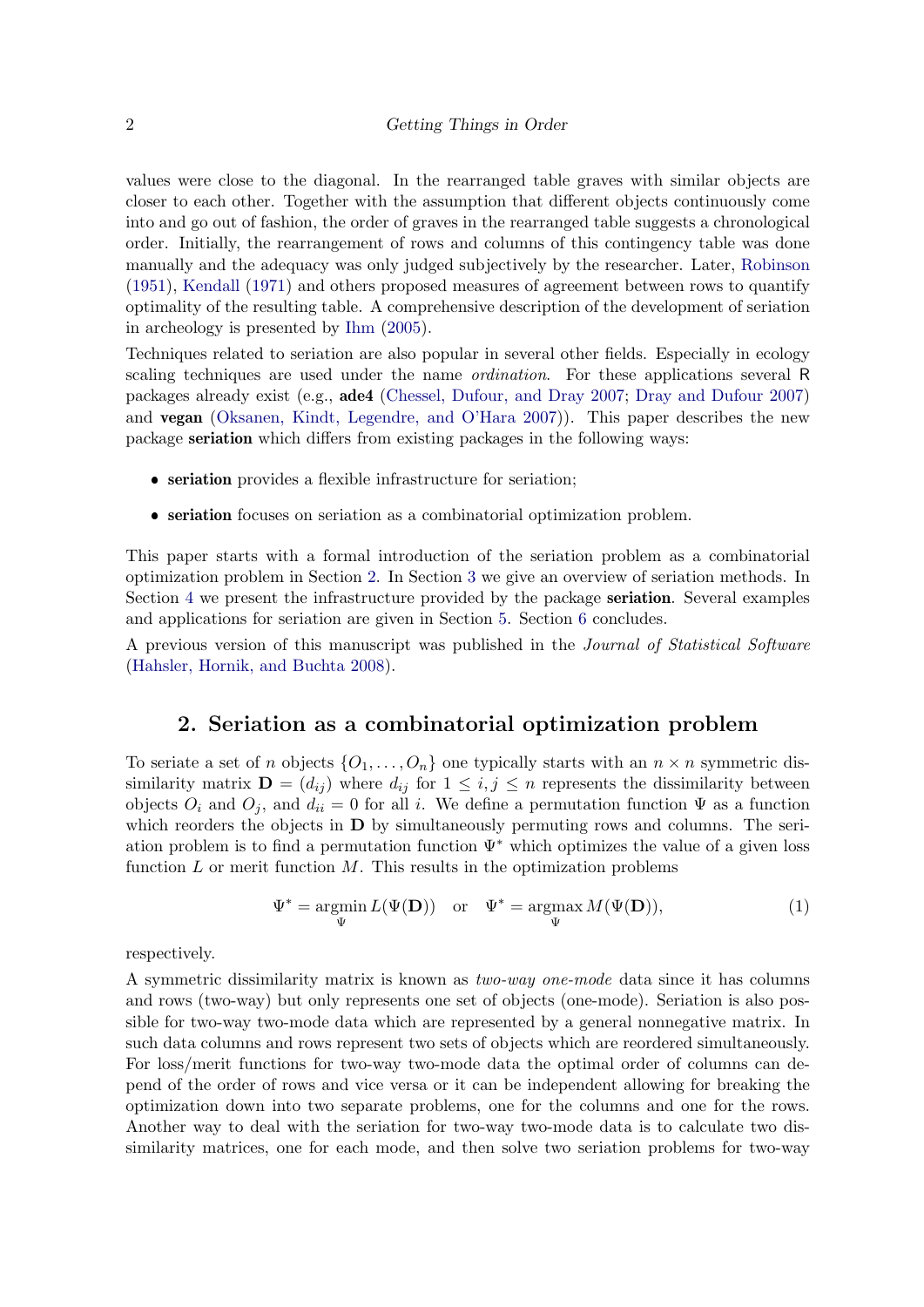one-mode data. Furthermore, seriation can be generalized to k-way k-mode data in the form of a k-dimensional array by defining suitable loss/merit functions for such data or by breaking the problem down into several lower dimensional independent problems.

To assess the complexity of seriation of k-way k-mode data, let us assume the data is a  $k$ dimensional array with the dimensions containing  $n_1, n_2, \ldots, n_k$  objects. If the loss/merit function allows for separating the problem into  $k$  independent problems, the problem size is just the sum of the individual problems. By using complete enumeration the size is  $O(\sum_{i=1}^{k} n_i!)$ . If the problem is not separable and the optimal seriation of each dimension depends on the order of the objects of the other dimensions, the problem size is  $O((\sum_{i=1}^{k} n_i)!)$ . For example for  $k = 5$  and all dimensions containing 5 objects, the search space for separable dimensions is only 600 while without separability it is larger than  $10^{25}$  clearly too big to be solvable in reasonable time. This shows that for data with even only a few dimensions and a few objects each, finding the optimal solution is infeasible and loss/merit functions which allow for separating the problem are highly desirable.

In the following subsections, we review some commonly employed loss/merit functions. Most functions are used for two-way one-mode data but the measure of effectiveness and stress can be also used for two-way two-mode data. For the implementation of various loss or merit measures see function criterion() in Section [4.](#page-9-0)

### 2.1. Column/row gradient measures

A symmetric dissimilarity matrix where the values in all rows and columns only increase when moving away from the main diagonal is called a perfect *anti-Robinson matrix* after the statistician [Robinson](#page-36-1) [\(1951\)](#page-36-1). Formally, an  $n \times n$  dissimilarity matrix **D** is in anti-Robinson form if and only if the following two gradient conditions hold [\(Hubert](#page-35-0) et al. [2001\)](#page-35-0):

$$
\text{within rows:} \quad d_{ik} \le d_{ij} \quad \text{for} \quad 1 \le i < k < j \le n; \tag{2}
$$

within columns: 
$$
d_{kj} \le d_{ij}
$$
 for  $1 \le i < k < j \le n$ . (3)

In an anti-Robinson matrix the smallest dissimilarity values appear close to the main diagonal, therefore, the closer objects are together in the order of the matrix, the higher their similarity. This provides a natural objective for seriation.

It has to be noted that D can be brought into a perfect anti-Robinson form by row and column permutation whenever  $\bf{D}$  is an ultrametric or  $\bf{D}$  has an exact Euclidean representation in a single dimension [\(Hubert](#page-35-0) *et al.* [2001\)](#page-35-0). However, for most data only an approximation to the anti-Robinson form is possible.

A suitable merit measure which quantifies the divergence of a matrix from the anti-Robinson form was given by [Hubert](#page-35-0) *et al.*  $(2001)$  as

$$
M(\mathbf{D}) = \sum_{i < k < j} f(d_{ik}, d_{ij}) + \sum_{i < k < j} f(d_{kj}, d_{ij}) \tag{4}
$$

where  $f(\cdot, \cdot)$  is a function which defines how a violation or satisfaction of a gradient condition for an object triple  $(O_i, O_k \text{ and } O_j)$  is counted. [Hubert](#page-35-0) *et al.* [\(2001\)](#page-35-0) suggest two functions.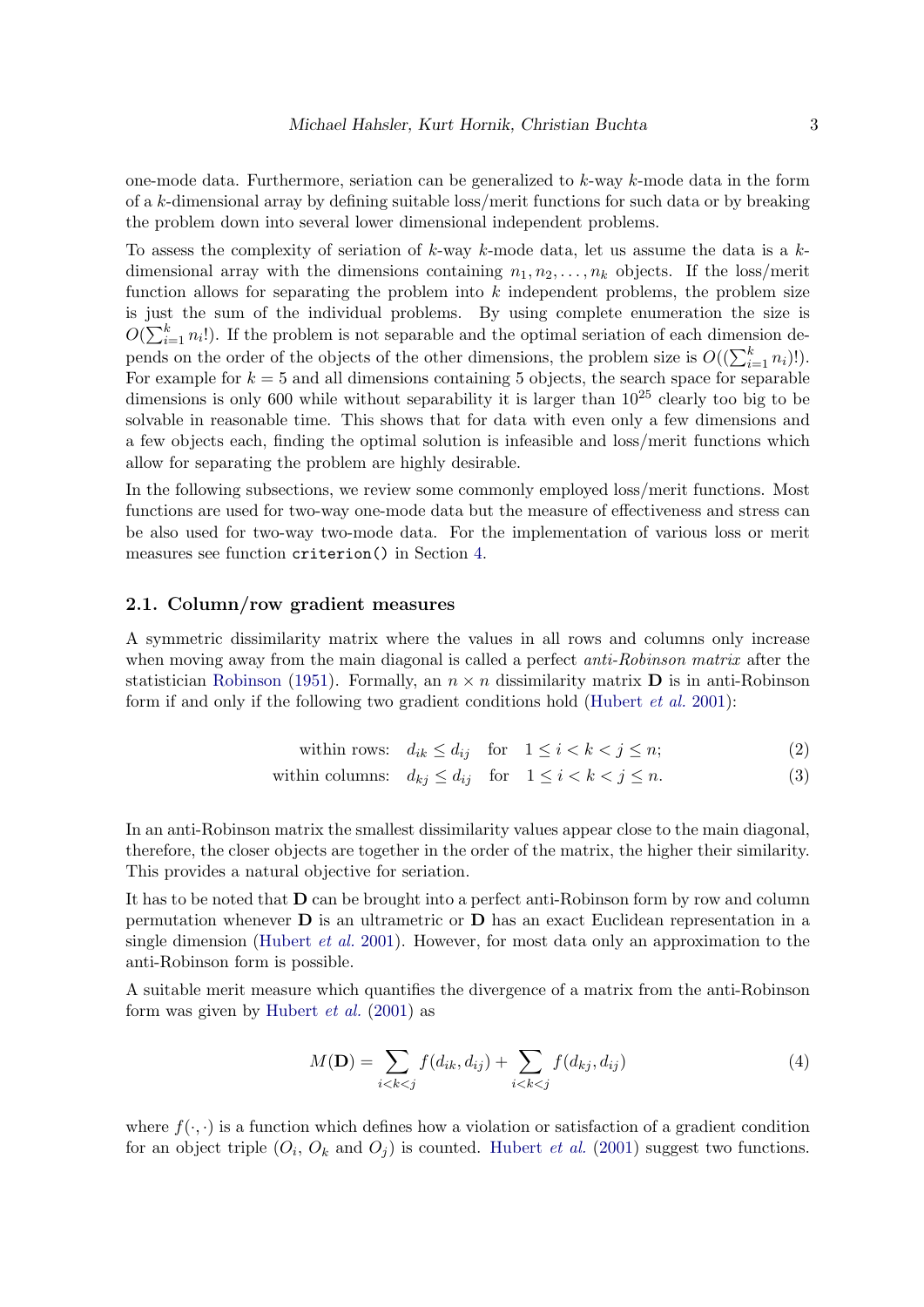The first function is given by:

$$
f(z, y) = sign(y - z) = \begin{cases} +1 & \text{if } z < y; \\ 0 & \text{if } z = y; \\ -1 & \text{if } z > y. \end{cases}
$$
 (5)

It results in the raw number of triples satisfying the gradient constraints minus triples which violate the constraints.

The second function is defined as:

$$
f(z, y) = |y - z| \text{sign}(y - z) = y - z \tag{6}
$$

It weighs each satisfaction or violation by its magnitude given by the absolute difference between the values.

## 2.2. Anti-Robinson events

An even simpler loss function can be created in the same way as the gradient measures above by concentrating on violations only.

$$
L(\mathbf{D}) = \sum_{i < k < j} f(d_{ik}, d_{ij}) + \sum_{i < k < j} f(d_{kj}, d_{ij}) \tag{7}
$$

To only count the violations we use

$$
f(z, y) = I(z, y) = \begin{cases} 1 & \text{if } z > y \text{ and} \\ 0 & \text{otherwise.} \end{cases}
$$
 (8)

 $I(\cdot)$  is an indicator function returning 1 only for violations. [Chen](#page-34-2) [\(2002\)](#page-34-2) presented a formulation for an equivalent loss function and called the violations anti-Robinson events. [Chen](#page-34-2) [\(2002\)](#page-34-2) also introduced a weighted versions of the loss function resulting in

$$
f(z, y) = |y - z| I(z, y)
$$
\n
$$
(9)
$$

using the absolute deviations as weights.

#### 2.3. Hamiltonian path length

The dissimilarity matrix **D** can be represented as a finite weighted graph  $G = (\Omega, E)$  where the set of objects  $\Omega$  constitute the vertices and each edge  $e_{ij} \in E$  between the objects  $O_i, O_j \in \Omega$ has a weight  $w_{ij}$  associated which represents the dissimilarity  $d_{ij}$ .

Such a graph can be used for seriation (see, e.g., [Hubert 1974;](#page-35-4) [Caraux and Pinloche 2005\)](#page-34-3). An order  $\Psi$  of the objects can be seen as a path through the graph where each node is visited exactly once, i.e., a Hamiltonian path. Minimizing the Hamiltonian path length results in a seriation optimal with respect to dissimilarities between neighboring objects. The loss function based on the Hamiltonian path length is:

$$
L(\mathbf{D}) = \sum_{i=1}^{n-1} d_{i,i+1}.
$$
 (10)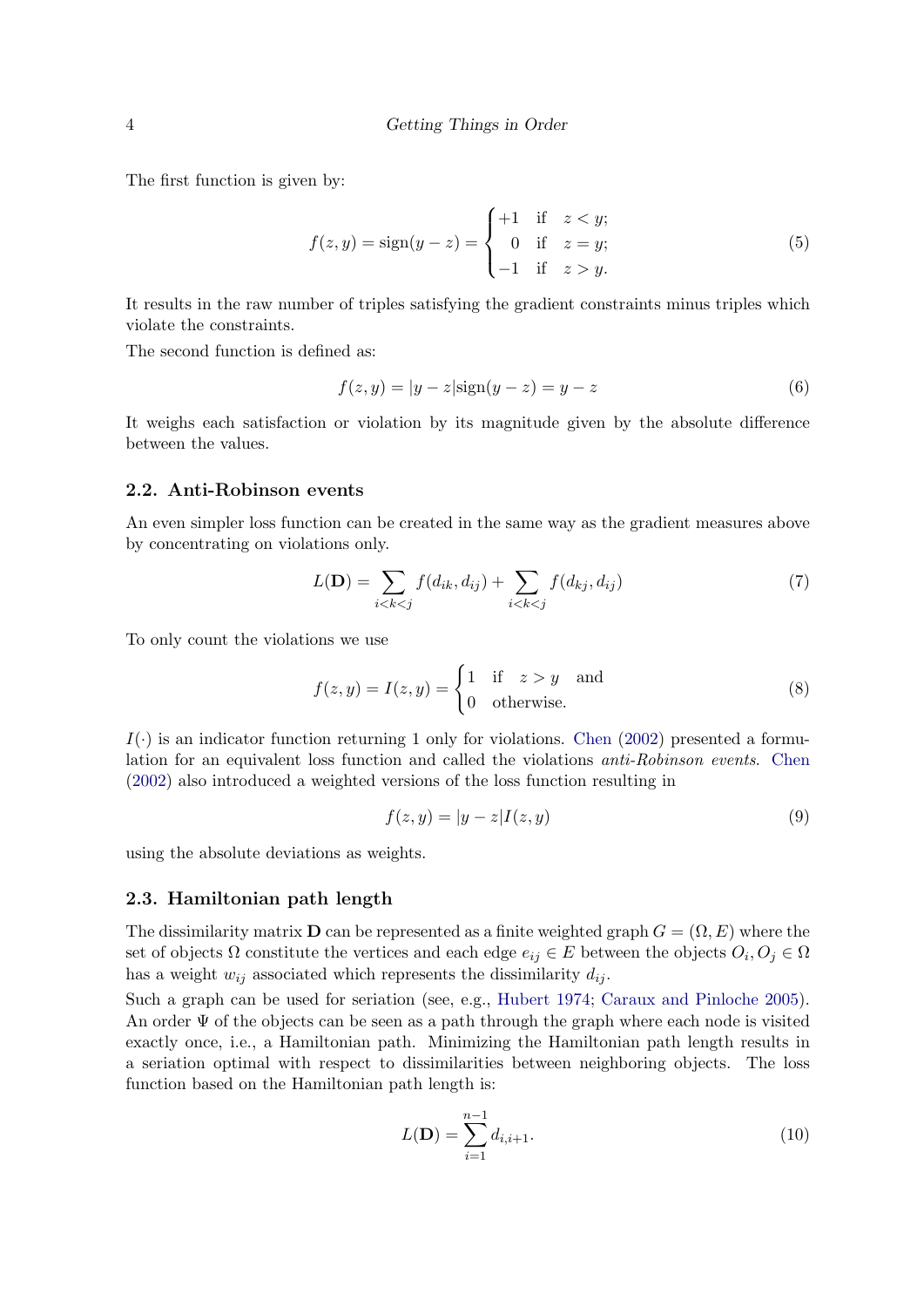Note that the length of the Hamiltonian path is equal to the value of the *minimal span loss* function (as used by [Chen 2002\)](#page-34-2), and both notions are related to the *traveling salesperson* problem [\(Gutin and Punnen 2002\)](#page-34-4).

#### 2.4. Inertia criterion

Another way to look at the seriation problem is not to focus on placing small dissimilarity values close to the diagonal, but to push large values away from it. A function to quantify this is the moment of inertia of dissimilarity values around the diagonal [\(Caraux and Pinloche](#page-34-3) [2005\)](#page-34-3) defined as

$$
M(\mathbf{D}) = \sum_{i=1}^{n} \sum_{j=1}^{n} d_{ij} |i - j|^2.
$$
 (11)

 $|i-j|^2$  is used as a measure for the distance to the diagonal and  $d_{ij}$  gives the weight. This is a merit function since the sum increases when higher dissimilarity values are placed farther away from the diagonal.

#### 2.5. Least squares criterion

Another natural loss function for seriation is to quantify the deviations between the dissimilarities in  **and the rank differences of the objects. Such deviations can be measured, e.g,** by the sum of squares of deviations [\(Caraux and Pinloche 2005\)](#page-34-3) defined by

$$
L(\mathbf{D}) = \sum_{i=1}^{n} \sum_{j=1}^{n} (d_{ij} - |i - j|)^2,
$$
\n(12)

where  $|i - j|$  is the rank difference or gap between  $O_i$  and  $O_j$ .

The least squares criterion defined here is related to uni-dimensional scaling [\(de Leeuw 2005\)](#page-34-5), where the objective is to place all n objects on a straight line using a position vector  $z =$  $z_1, z_2, \ldots, z_n$  such that the dissimilarities in **D** are preserved by the relative positions in the best possible way. The optimization problem of uni-dimensional scaling is to find the position vector  $\mathbf{z}^*$  which minimizes  $\sum_{i=1}^n \sum_{j=1}^n (d_{ij} - |z_i - z_j|)^2$ . This is close to the seriation problem, but in addition to the ranking of the objects also takes the distances between objects on the resulting scale into account.

Note that if Euclidean distance is used to calculate  $\bf{D}$  from a data matrix  $\bf{X}$ , using the order of the elements in  $X$  as they occur projected on the first principal component of  $X$  minimizes the loss function of uni-dimensional scaling (using squared distances). Using this order, also provides a good solution for the least square seriation criterion.

#### 2.6. Linear Seriation Criterion

The Linear Seriation Criterion (Hubert and Schultz 1976) weights the distances with the absolute rank differences.

$$
L(\mathbf{D}) \sum_{i=1}^{n} \sum_{j=1}^{n} d_{ij}(-|i-j|)
$$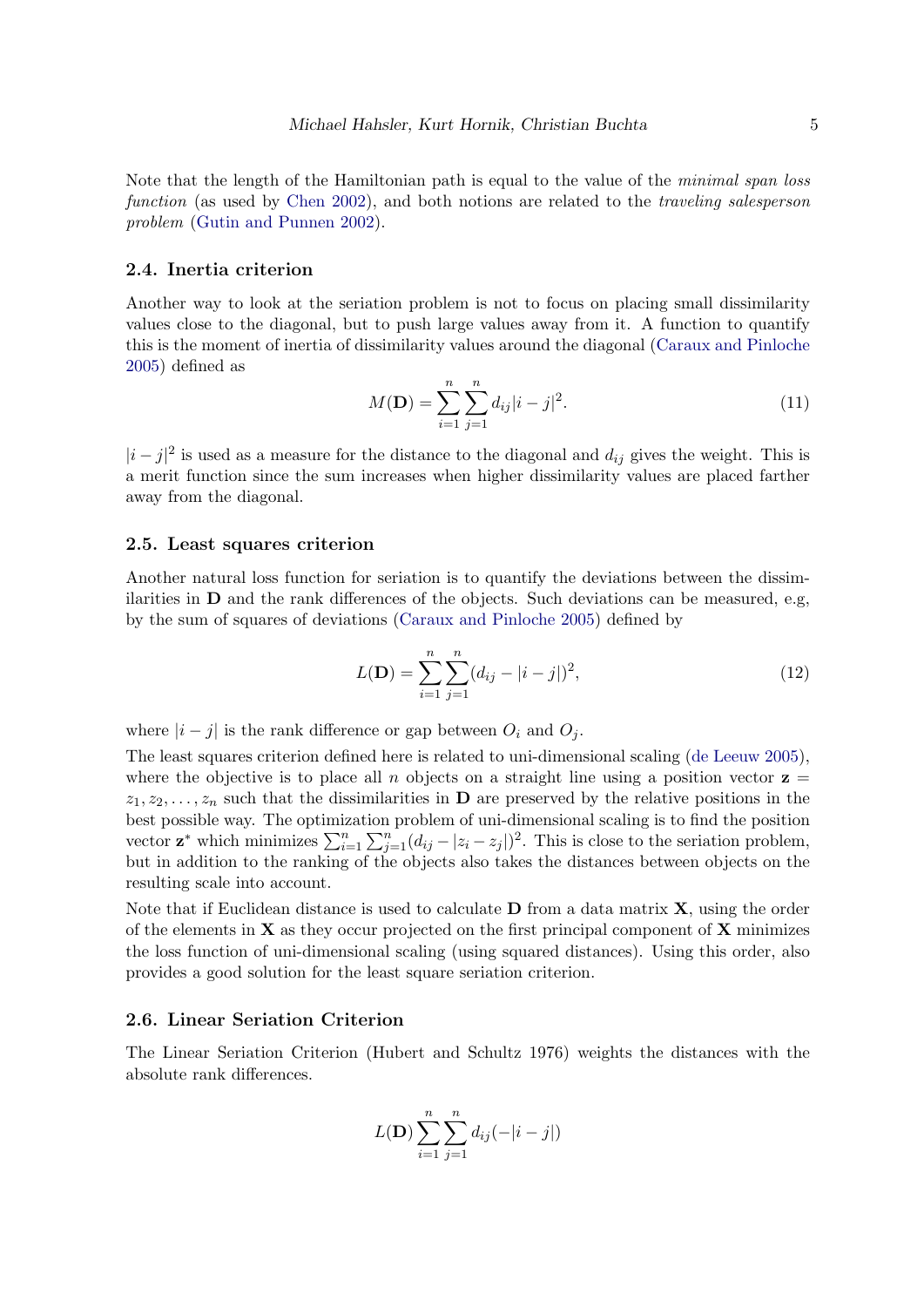# 2.7. 2-Sum Problem

The 2-Sum loss criterion [\(Barnard, Pothen, and Simon 1993\)](#page-33-2) multiplies the similarity between objects with the squared rank differences.

$$
L(\mathbf{D}) \sum_{i,j=1}^{p} \frac{1}{1 + d_{ij}} (i - j)^2,
$$

where  $s_{ij} = \frac{1}{1+d_{ij}}$  represents the similarity between objects i and j.

# <span id="page-5-1"></span>2.8. Measure of effectiveness

[McCormick, Schweitzer, and White](#page-35-5) [\(1972\)](#page-35-5) defined the measure of effectiveness (ME) for an  $n \times m$  matrix  $\mathbf{X} = (x_{ij})$  as

<span id="page-5-0"></span>
$$
M(\mathbf{X}) = \frac{1}{2} \sum_{i=1}^{n} \sum_{j=1}^{m} x_{ij} [x_{i,j+1} + x_{i,j-1} + x_{i+1,j} + x_{i-1,j}] \tag{13}
$$

with, by convention  $x_{0,j} = x_{n+1,j} = x_{i,0} = x_{i,m+1} = 0$ . ME is maximized if each element is as closely related numerically to its four neighboring elements as possible.

ME was developed for two-way two-mode data, however, ME can also be used for a symmetric matrix (one-mode data) and gets maximal only if all large values are grouped together around the main diagonal.

Note that the definition in equation [\(13\)](#page-5-0) can be rewritten as

$$
M(\mathbf{X}) = \frac{1}{2} \sum_{i=1}^{n} \sum_{j=1}^{m} x_{ij} [x_{i,j+1} + x_{i,j-1}] + \sum_{i=1}^{n} \sum_{j=1}^{m} x_{ij} [x_{i+1,j} + x_{i-1,j}] \tag{14}
$$

showing that the contributions of column and row order to the merit function are independent.

## 2.9. Stress

Stress measures the conciseness of the presentation of a matrix (two-mode data) and can be seen as a purity function which compares the values in a matrix with their neighbors. The stress measures used here are computed as the sum of squared distances of each matrix entry from its adjacent entries. [Niermann](#page-35-6) [\(2005\)](#page-35-6) defined for an  $n \times m$  matrix  $\mathbf{X} = (x_{ij})$  two types of neighborhoods:

❼ The Moore neighborhood comprises the (at most) eight adjacent entries. The local stress measure for element  $x_{ij}$  is defined as

$$
\sigma_{ij} = \sum_{k=\max(1,i-1)}^{\min(n,i+1)} \sum_{l=\max(1,j-1)}^{\min(m,j+1)} (x_{ij} - x_{kl})^2
$$
\n(15)

❼ The Neumann neighborhood comprises the (at most) four adjacent entries resulting in the local stress of  $x_{ij}$  of

$$
\sigma_{ij} = \sum_{k=\max(1,i-1)}^{\min(n,i+1)} (x_{ij} - x_{kj})^2 + \sum_{l=\max(1,j-1)}^{\min(m,j+1)} (x_{ij} - x_{il})^2
$$
(16)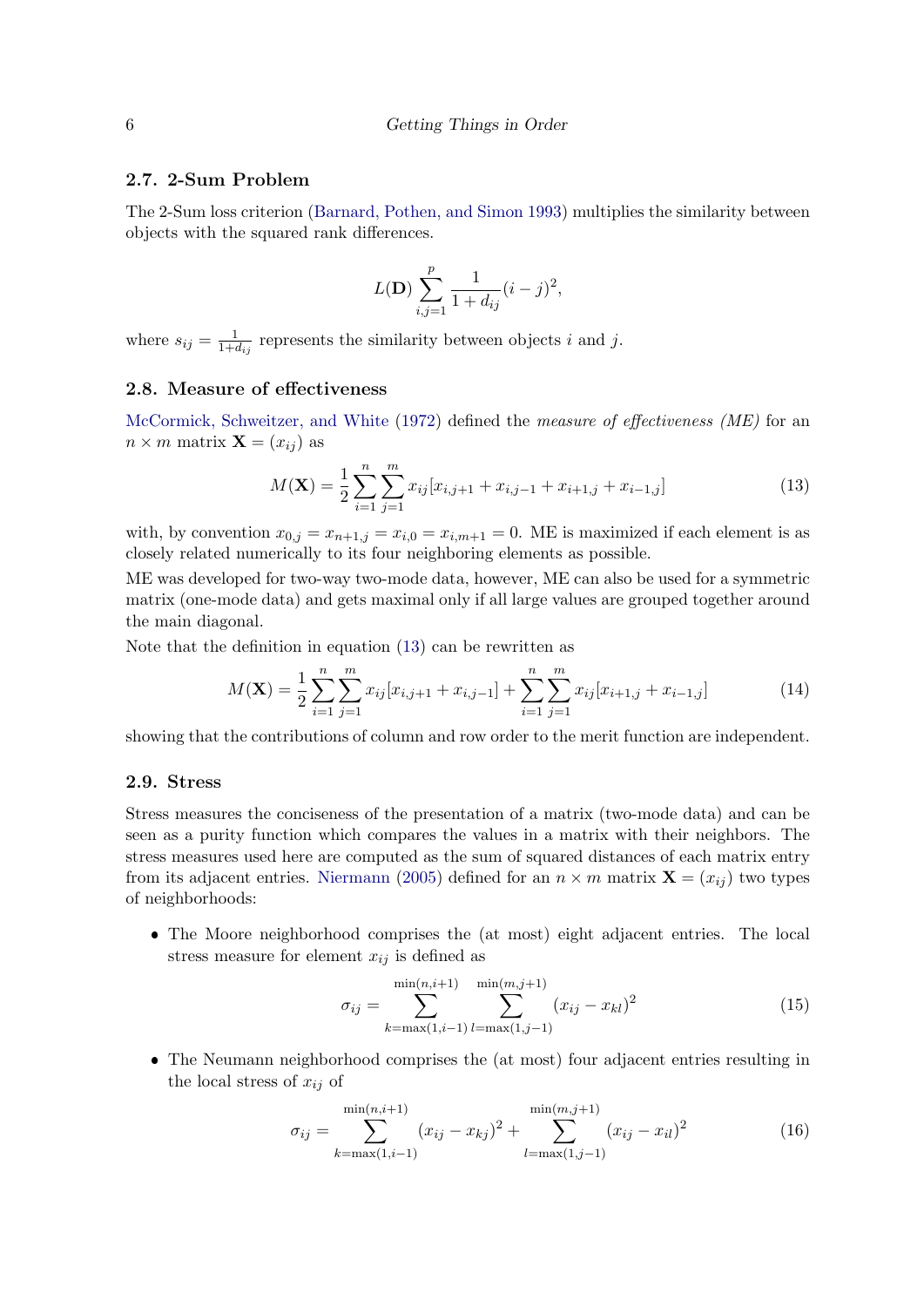Both local stress measures can be used to construct a global measure for the whole matrix by summing over all entries which can be used as a loss function:

$$
L(\mathbf{X}) = \sum_{i=1}^{n} \sum_{j=1}^{m} \sigma_{ij}
$$
 (17)

The major difference between the Moore and the Neumann neighborhood is that for the later the contributions of row and column order to stress are independent.

Stress can be also used as a loss function for symmetric proximity matrices (one-mode data). Note also, that stress with Neumann neighborhood is related to the measure of effectiveness defined above (in Section [2.8\)](#page-5-1) since both measures are optimal if for each cell the cell and its four neighbors are numerically as similar as possible.

# 3. Seriation methods

<span id="page-6-0"></span>Solving the discrete optimization problem for seriation with most loss/merit functions is clearly very hard. The number of possible permutations for  $n$  objects is  $n!$  which makes an exhaustive search for sets with a medium to large number of objects infeasible. In this section, we describe some methods (partial enumeration, heuristics and other methods) which are typically used for seriation. For each method we state for which type of loss/merit functions it is suitable and whether it finds the optimum or is a heuristic. For the implementation of various seriation methods see function seriate() in Section [4.](#page-9-0)

#### 3.1. Partial enumeration methods

Partial enumeration methods search for the exact solution of a combinatorial optimization problem. Exploiting properties of the search space, only a subset of the enormous number of possible combinations has to be evaluated. Popular partial enumeration methods which are used for seriation are *dynamic programming* [\(Hubert](#page-35-0) *et al.* [2001\)](#page-35-0) and *branch-and*bound [\(Brusco and Stahl 2005\)](#page-33-1).

Dynamic programming recursively searches for the optimal solution checking and storing  $2<sup>n</sup>$  - 1 results. Although  $2^{n} - 1$  grows at a lower rate than n! and is for  $n \gg 3$  considerably smaller, the storage requirements of  $2<sup>n</sup> - 1$  results still grow fast, limiting the maximal problem size severely. For example, for  $n = 30$  more than one billion results have to be calculated and stored, clearly a number too large for the main memory capacity of most current computers.

Branch-and-bound has only very moderate storage requirements. The forward-branching procedure [\(Brusco and Stahl 2005\)](#page-33-1) starts to build partial permutations from left (first position) to right. At each step, it is checked if the permutation is valid and several fathoming tests are performed to check if the algorithm should continue with the partial permutation. The most important fathoming test is the boundary test, which checks if the partial permutation can possibly lead to a complete permutation with a better solution than the currently best one. In this way large parts of the search space can be omitted. However, in contrast to the dynamic programming approach, the reduction of search space is strongly data dependent and poorly structured data can lead to very poor performance. With branch-and-bound slightly larger problems can be solved than with dynamic programming in reasonable time. [Brusco](#page-33-1)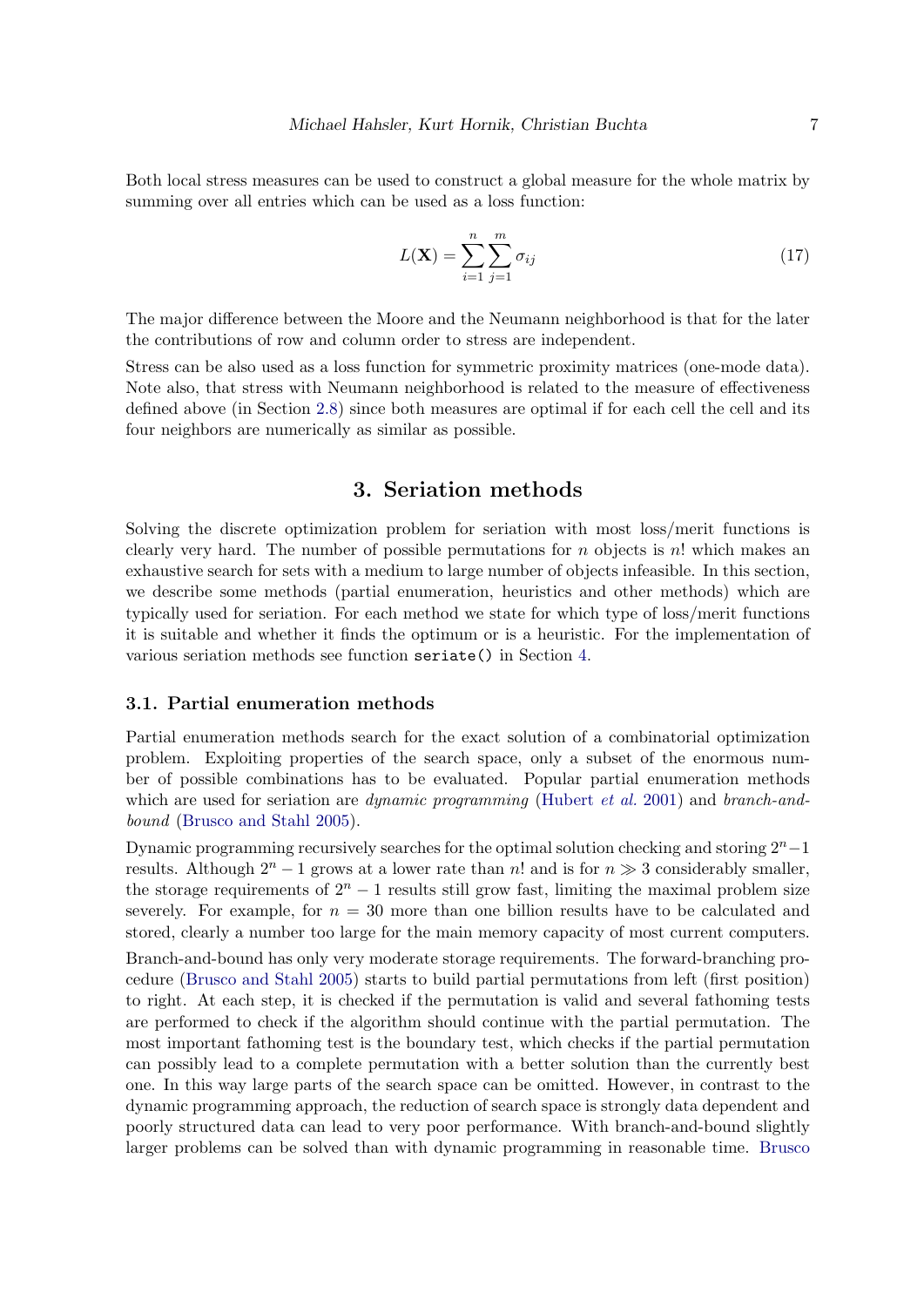[and Stahl](#page-33-1) [\(2005\)](#page-33-1) state that depending on the data, in some cases proximity matrices with 40 or more objects can be handled with current hardware.

Partial enumeration methods can be used to find the exact solution independently of the loss/merit function. However, partial enumeration is limited to only relatively small problems.

### 3.2. Traveling salesperson problem solver

Seriation by minimizing the length of a Hamiltonian path through a graph is equal to solving a traveling salesperson problem. The traveling salesperson or salesman problem (TSP) is a well known and well researched combinatorial optimization problem (see, e.g., [Gutin and](#page-34-4) [Punnen 2002\)](#page-34-4). The goal is to find the shortest tour that, starting from a given city, visits each city in a given list exactly once and then returns to the starting city. In graph theory a TSP tour is called a Hamiltonian cycle. But for the seriation problem, we are looking for a Hamiltonian path. [Garfinkel](#page-34-6) [\(1985\)](#page-34-6) described a simple transformation of the TSP to find the shortest Hamiltonian path. An additional row and column of 0's is added (sometimes this is referred to as a *dummy city*) to the original  $n \times n$  dissimilarity matrix **D**. The solution of this  $(n + 1)$ -city TSP, gives the shortest path where the city representing the added row/column cuts the cycle into a linear path.

As the general seriation problem, solving the TSP is difficult. In the seriation case with  $n+1$ cities,  $n!$  tours have to be checked. However, despite this vast searching space, small instances can be solved efficiently using dynamic programming [\(Held and Karp 1962\)](#page-35-7) and larger instances of several hundred objects can be solved using branch-and-cut algorithms [\(Padberg](#page-36-3) [and Rinaldi 1990\)](#page-36-3). For even larger instances or if running time is critical, a wide array of heuristics are available, ranging from simple nearest neighbor approaches to construct a tour [\(Rosenkrantz, Stearns, and Philip M. Lewis 1977\)](#page-36-4) to complex heuristics like the Lin-Kernighan heuristic [\(Lin and Kernighan 1973\)](#page-35-8). A comprehensive overview of heuristics and exact methods can be found in [Gutin and Punnen](#page-34-4) [\(2002\)](#page-34-4).

## 3.3. Bond energy algorithm

The bond energy algorithm (BEA; [McCormick](#page-35-5) et al. [1972\)](#page-35-5) is a simple heuristic to rearrange columns and rows of a matrix (two-way two-mode data) such that each entry is as closely numerically related to its four neighbors as possible. To achieve this, BEA tries to maximize the measure of effectiveness (ME) defined in Section [2.8.](#page-5-1) For optimizing the ME, columns and rows can be treated separately since changing the order of rows does not influence the ME contributions of the columns and vice versa. BEA consists of the following three steps:

- 1. Place one randomly chosen column.
- 2. Try to place each remaining column at each possible position left, right and between the already placed columns and calculate every time the increase in ME. Choose the column and position which gives the largest increase in ME and place the column. Repeat till all columns are placed.
- 3. Repeat procedure with rows.

This greedy algorithm works fast and only depends on the choice of the first column/row. This dependence can be reduced by repeating the procedure several times with different choices and returning the solution with the highest ME.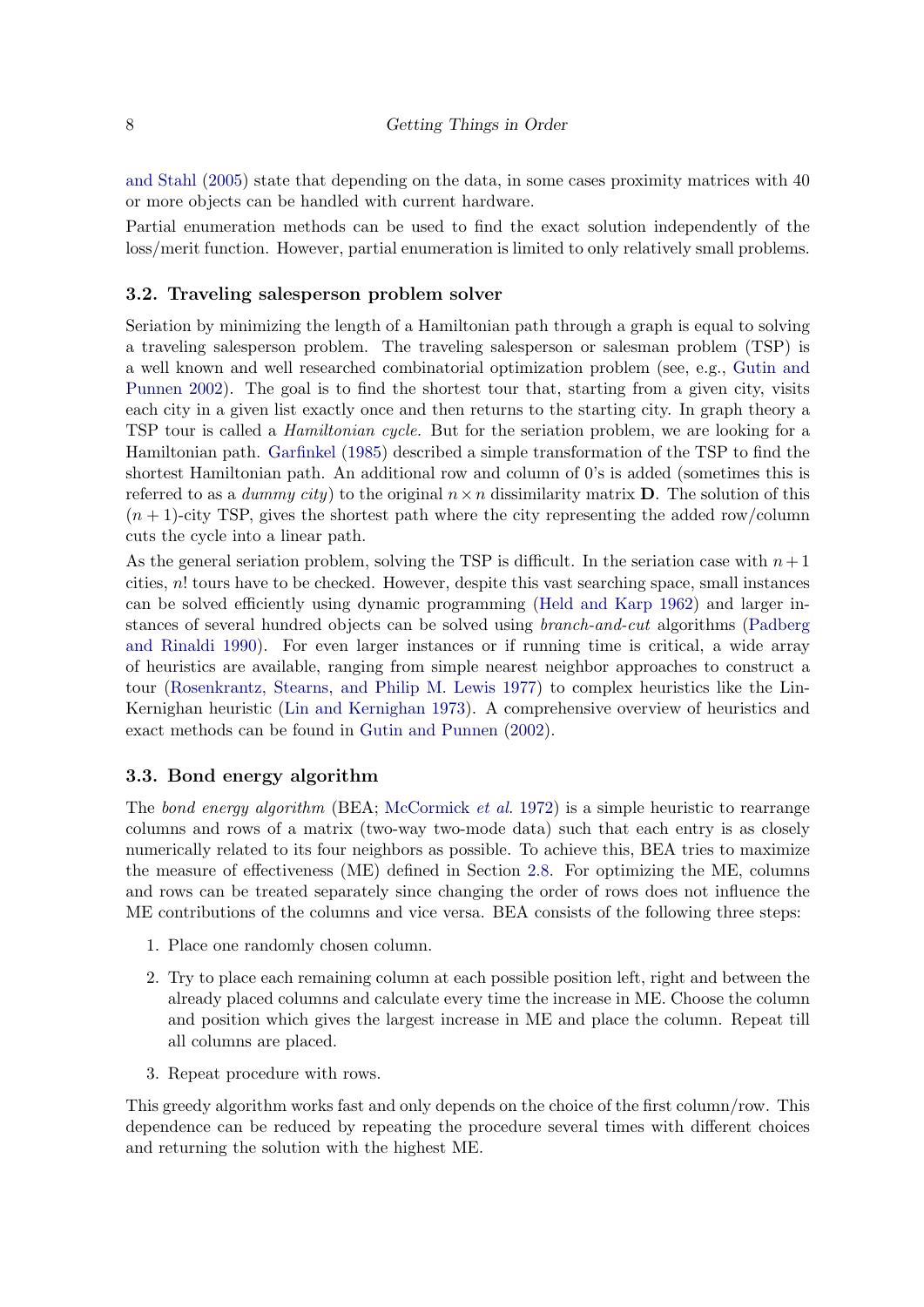Although [McCormick](#page-35-5) et al. [\(1972\)](#page-35-5) use BEA also for non-binary data, [Arabie and Hubert](#page-33-3) [\(1990\)](#page-33-3) argue that the measure of effectiveness only serves its intended purpose of finding an arrangement which is close to Robinson form for binary data and should therefore only be used for binary data.

[Lenstra](#page-35-9) [\(1974\)](#page-35-9) notes that the optimization problem of BEA can be stated as two independent traveling salesperson problems (TSPs). For example, the row TSP for an  $n \times m$  matrix **X** consists of n cities with an  $n \times n$  distance matrix **D** where the distances are

$$
d_{ij} = -\sum_{k=1}^{m} x_{ik} x_{jk}.
$$

BEA is in fact a simple suboptimal TSP heuristic using this distances and instead of BEA any TSP solver can be used to obtain an order. With an exact TSP solver, the optimal solution can be found.

#### <span id="page-8-0"></span>3.4. Hierarchical clustering

Hierarchical clustering produces a series of nested clusterings which can be visualized by a dendrogram, a tree where each internal node represents a split into subtrees and has a measure of similarity/dissimilarity attached to it. As a simple heuristic to find a linear order of objects, the order of the leaf nodes in a dendrogram structure can be used. This idea is used, e.g., by heat maps to reorder rows and columns with the aim to place more similar objects and variables closer together.

The order of leaf nodes in a dendrogram is not unique. A binary (two-way splits only) dendrogram for *n* objects has  $2^{n-1}$  internal nodes and at each internal node the left and right subtree (or leaves) can be swapped resulting in  $2^{n-1}$  distinct leaf orderings. To find a unique or optimal order, an additional criterion has to be defined. [Gruvaeus and Wainer](#page-34-7) [\(1972\)](#page-34-7) suggest to obtain a unique order by requiring to order the leaf nodes such that at each level the objects at the edge of each cluster are adjacent to that object outside the cluster to which it is nearest.

[Bar-Joseph, Demaine, Gifford, and Jaakkola](#page-33-4) [\(2001\)](#page-33-4) suggest to rearrange the dendrogram such that the Hamiltonian path connecting the leaves is minimized and called this the optimal leaf order. The authors also present a fast algorithm with time complexity  $O(n^4)$  to solve this optimization problem. Note that this problem is related to the TSP described above, however, the given dendrogram structure significantly reduces the number of permissible permutations making the problem easier.

Although hierarchical clustering solves an optimization problem different to the seriation problem discussed in this paper, hierarchical clustering still can produce useful orderings, e.g., for visualization.

### 3.5. Rank-two ellipse seriation

[Chen](#page-34-2) [\(2002\)](#page-34-2) proposes to generate a sequence of correlation matrices  $R^1, R^2, \ldots, R^1$  is the correlation matrix of the original distance matrix D and

$$
R^{n+1} = \phi R^n,\tag{18}
$$

where  $\phi(\cdot)$  calculates a correlation matrix.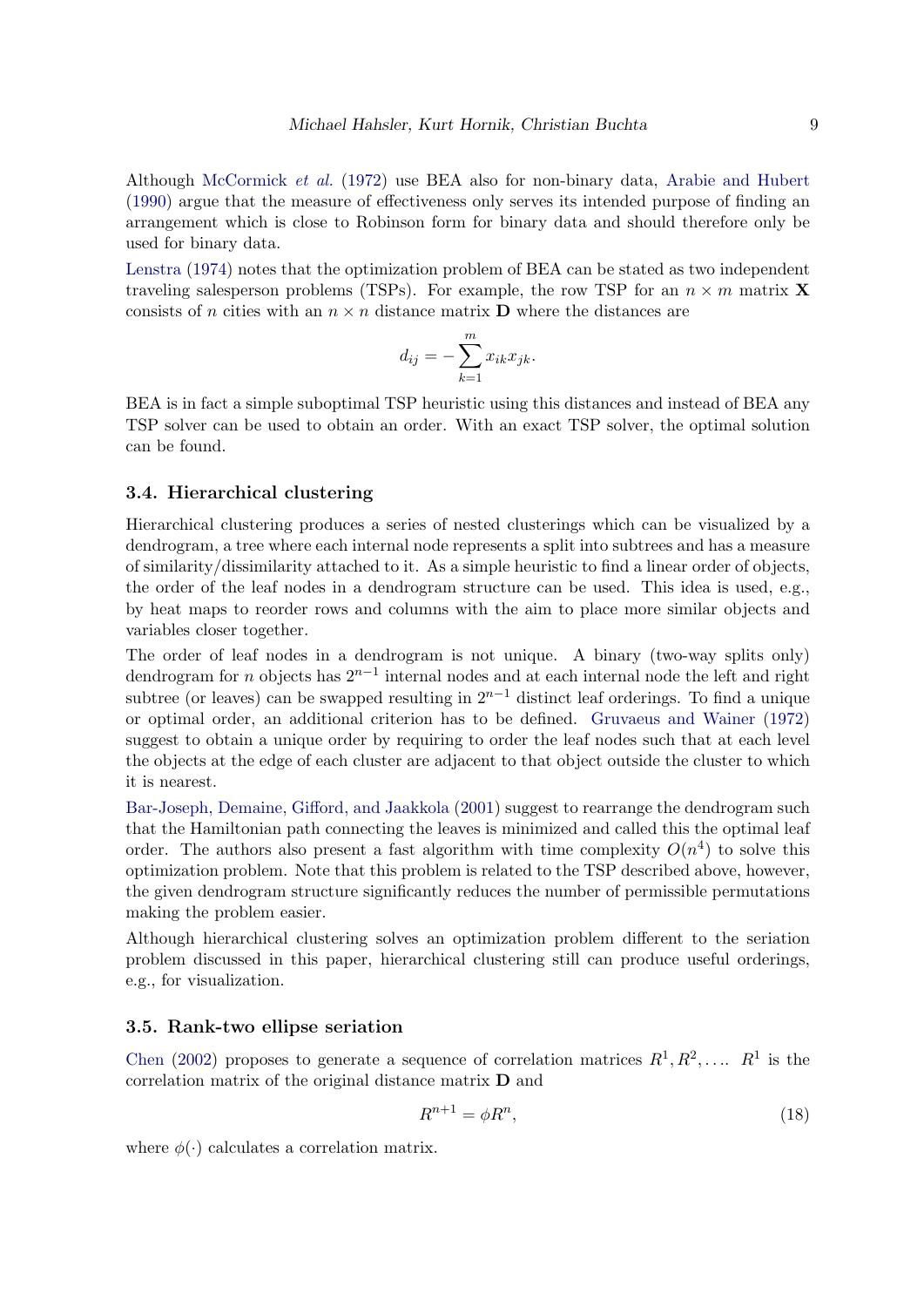[Chen](#page-34-2) [\(2002\)](#page-34-2) shows that the rank of the matrix  $R<sup>n</sup>$  falls with increasing n and that if the sequence is continued till the first matrix in the sequence has a rank of 2, projecting all points in this matrix on its first two eigenvectors, all points will fall on an ellipse. [Chen](#page-34-2) [\(2002\)](#page-34-2) suggests to use the order of the points on this ellipse as a seriation where the ellipse can be cut at any of the two interception points (top or bottom) with the vertical axis.

Although the rank-two ellipse seriation procedure does not try to solve a combinatorial optimization problem, it still provides for some cases a useful ordering.

## 3.6. Spectral Seriation

Spectral seriation uses a relaxation to minimize the 2-Sum Problem [\(Barnard](#page-33-2) *et al.* [1993\)](#page-33-2). Rewriting the minimization problem using a permutation vector  $\pi$ , its inverse, rescaling to q and using a Lagrangian multiplier for the constraint on the permutation yields [\(Ding and He](#page-34-8) [2004\)](#page-34-8) the following equivalent optimization problem:

$$
\text{min}_\mathbf{q}\frac{\mathbf{q}^TL_\mathbf{S}\mathbf{q}}{\mathbf{q}^T\mathbf{q}}
$$

where  $L<sub>S</sub>$  is the Laplacian of S.

The optimal order can be recovered by the sorting order of the Fielder vector (i.e., the second smallest eigenvector of the Laplacian of the similarity matrix).

## 3.7. Quadratic Assignment Problem

Both, the linear seriation criterion and the 2-Sum problem formulation can be written as a Quadratic Assignment Problem (QAP). However, the QAP is in general NP-hard. Methods include QIP, linearization, branch and bound and cutting planes as well as heuristics including Tabu search, simulated annealing, genetic algorithms, and ant systems [\(Burkard, Cela,](#page-34-9) [Pardalos, and Pitsoulis 1998\)](#page-34-9).

# 4. The package infrastructure

<span id="page-9-0"></span>The seriation package provides the data structures and some algorithms to efficiently handle seriation with R. As the input data for seriation R already provides

- ❼ for two-way one-mode data the class dist,
- ❼ for two-way two-mode data the class matrix, and
- for  $k$ -way  $k$ -mode data the class array.

However, R provides no classes for representing permutation vectors. **seriation** adds the necessary data structure (using the S3 class system) as depicted in the UML class diagram [\(Fowler](#page-34-10) [2004\)](#page-34-10) in Figure [1.](#page-10-0) In this diagram classes are represented by rectangles and different symbols are used to state the type of relationship between the classes. The class ser\_permutation in Figure [1](#page-10-0) represents the permutation information for k-mode data (including the cases of  $k = 1$ ) and  $k = 2$ ). It consists of k permutation vectors (class ser permutation vector). This relationship is represented by the solid diamond and the star above the connection between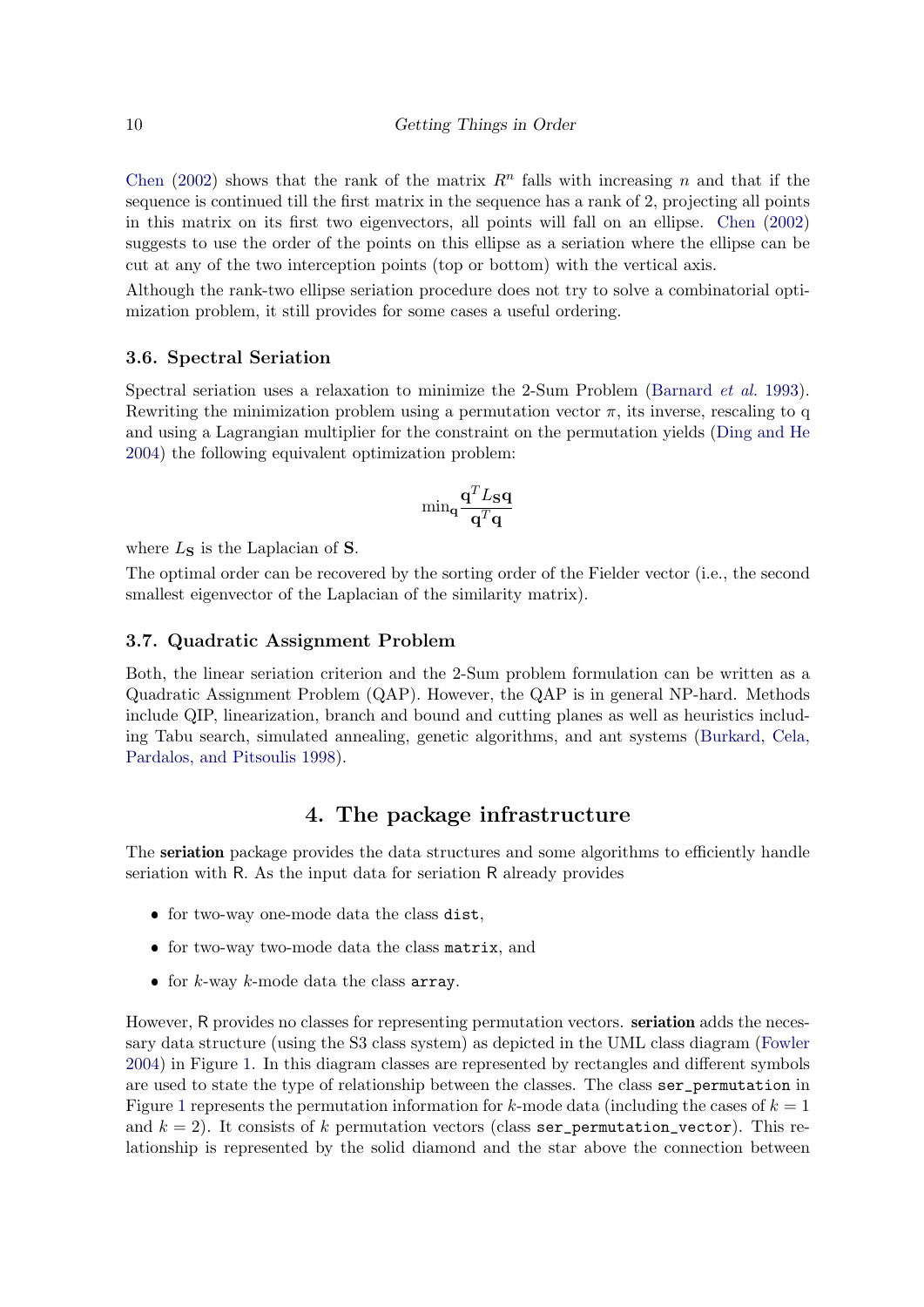

<span id="page-10-0"></span>Figure 1: UML class diagram of the data structures for permutations provided by seriation

the two classes. Class ser permutation vector is defined *abstract* and only its concrete implementations (classes connected with the triangle symbol) are used to store a permutation vector. This design with an abstract class was chosen to allow to use different representations for the permutation vectors. Currently, the permutation vector can be stored as a simple integer vector or as an object of class hclust (defined in package stats). hclust describes a hierarchical clustering tree (dendrogram) including an ordering for the tree's node leaves which provides a permutation for all objects (see Section [3.4\)](#page-8-0).

Class ser\_permutation\_vector has a constructor ser\_permutation\_vector() which converts data into the correct concrete subclass of ser\_permutation\_vector and checks if it contains a proper permutation vector. For ser\_permutation\_vector the methods print(), length() for the length of the permutation vector, get\_method() to get the method used to generate the permutation, and get\_order() to access the raw (integer) permutation vector are available. To use an additional class to represent permutations as a concrete subclass of ser\_permutation\_vector only an appropriate accessor method get\_order() has to be implemented for the new class.

For ser\_permutation a constructor is provided which can bind  $k$  ser\_permutation\_vector objects together into an object for  $k$ -mode data. ser\_permutation is implemented as a list of length  $k$  and each element contains a ser permutation vector object. Methods like length(), accessing elements with  $[I, [[-(-\epsilon, \epsilon])]$  subsetting with  $[\epsilon, \epsilon]$ , and combining with  $\epsilon$ () work as expected. Also a print() method is provided. Finally, direct access to the raw permutation vectors is available using get\_order(). Here a second argument (which defaults to 1) specifies the dimension (mode) for which the order vector is requested.

All seriation algorithms are available via the function seriate() defined as:

 $s$ eriate(x, method = NULL, control = NULL, ...)

where x is the input data, method is a string defining the seriation method to be used and control can contain a list with additional information for the algorithm. seriate() returns an object of class ser\_permutation with a length conforming to the number of dimensions of x. Typical input data are a dissimilarity matrix (class dist; see package stats for more information) for one-mode two-way data, matrix for two-mode two-way data and array for  $k$ -mode  $k$ -way data. For matrix and array the additional argument margin can be used to restrict the dimensions which should be seriated (e.g., with margin  $= 1$  only the first dimension, i.e., the columns of a matrix, are seriated).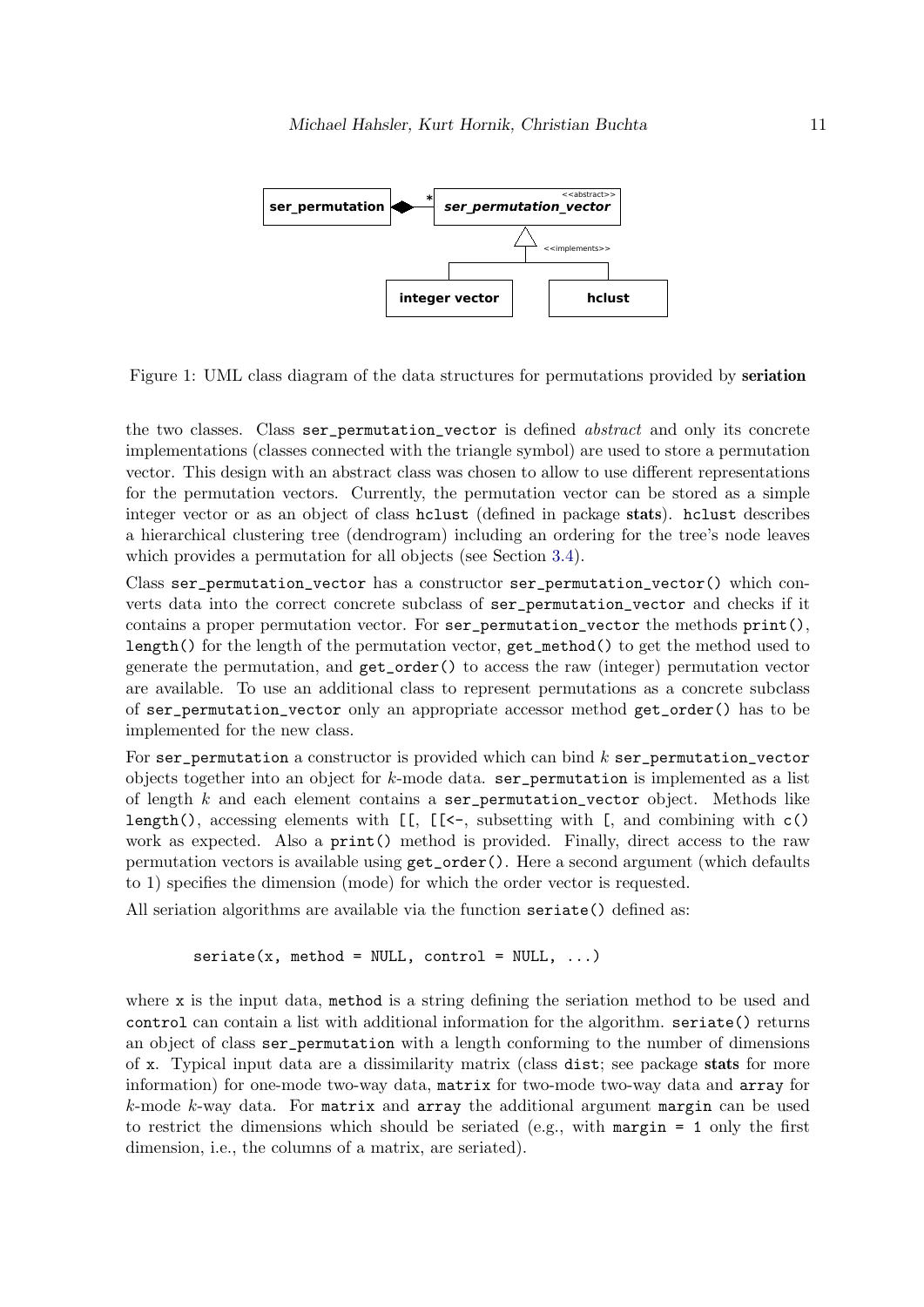| Algorithm                     | method          | Optimizes                | Input data |
|-------------------------------|-----------------|--------------------------|------------|
| Simulated annealing           | "ARSA"          | Gradient measure         | dist       |
| Branch-and-bound              | "BBURCG"        | Gradient measure         | dist       |
| Branch-and-bound              | "BBWRCG"        | Gradient<br>measure      | dist       |
|                               |                 | (weighted)               |            |
| TSP solver                    | "TSP"           | Hamiltonian<br>path      | dist       |
|                               |                 | length                   |            |
| Optimal leaf ordering         | "0L0"           | Hamiltonian<br>path      | dist       |
|                               | "OLO_single"    | length (restricted)      |            |
|                               | "OLO_average"   |                          |            |
|                               | "OLO_complete"  |                          |            |
| Gruvaeus and Wainer           | "GW"            | Hamiltonian<br>path      | dist       |
|                               | "GW_single"     | length (restricted)      |            |
|                               | "GW_average"    |                          |            |
|                               | "GW_complete"   |                          |            |
| <b>MDS</b>                    | "MDS"           | Least square crit.       | dist       |
|                               | "MDS_metric"    |                          |            |
|                               | "MDS_nonmetric" |                          |            |
|                               | "MDS_angle"     |                          |            |
| Spectral seriation            | "Spectral"      | 2-Sum crit.              | dist       |
|                               | "Spectral_norm" |                          |            |
| 2-Sum seriation               | "QAP_2SUM"      | 2-Sum crit.              | dist       |
| Linear Seriation              | "QAP_LS"        | Linear Seriation crit.   | dist       |
| Hierarchical clustering       | "HC"            | Other                    | dist       |
|                               | "HC_single"     |                          |            |
|                               | "HC_average"    |                          |            |
|                               | "HC_complete"   |                          |            |
| Rank-two ellipse seriation    | "R2E"           | Other                    | dist       |
| Sorting Points Into Neighbor- | "SPIN_NH"       | Other                    | dist       |
| hoods                         | "SPIN_STS"      |                          |            |
| Visual Assessment of (Clus-   | "VAT"           | Other                    | dist       |
| tering) Tendency              |                 |                          |            |
| <b>Bond Energy Algorithm</b>  | "BEA"           | Measure of effectiveness | matrix     |
| TSP to optimize ME            | "BEA_TSP"       | Measure of effectiveness | matrix     |
| Principal component analysis  | "PCA"           | Least square crit.       | matrix     |
|                               | "PCA_angle"     |                          |            |

<span id="page-11-0"></span>Table 1: Currently implemented methods for seriation().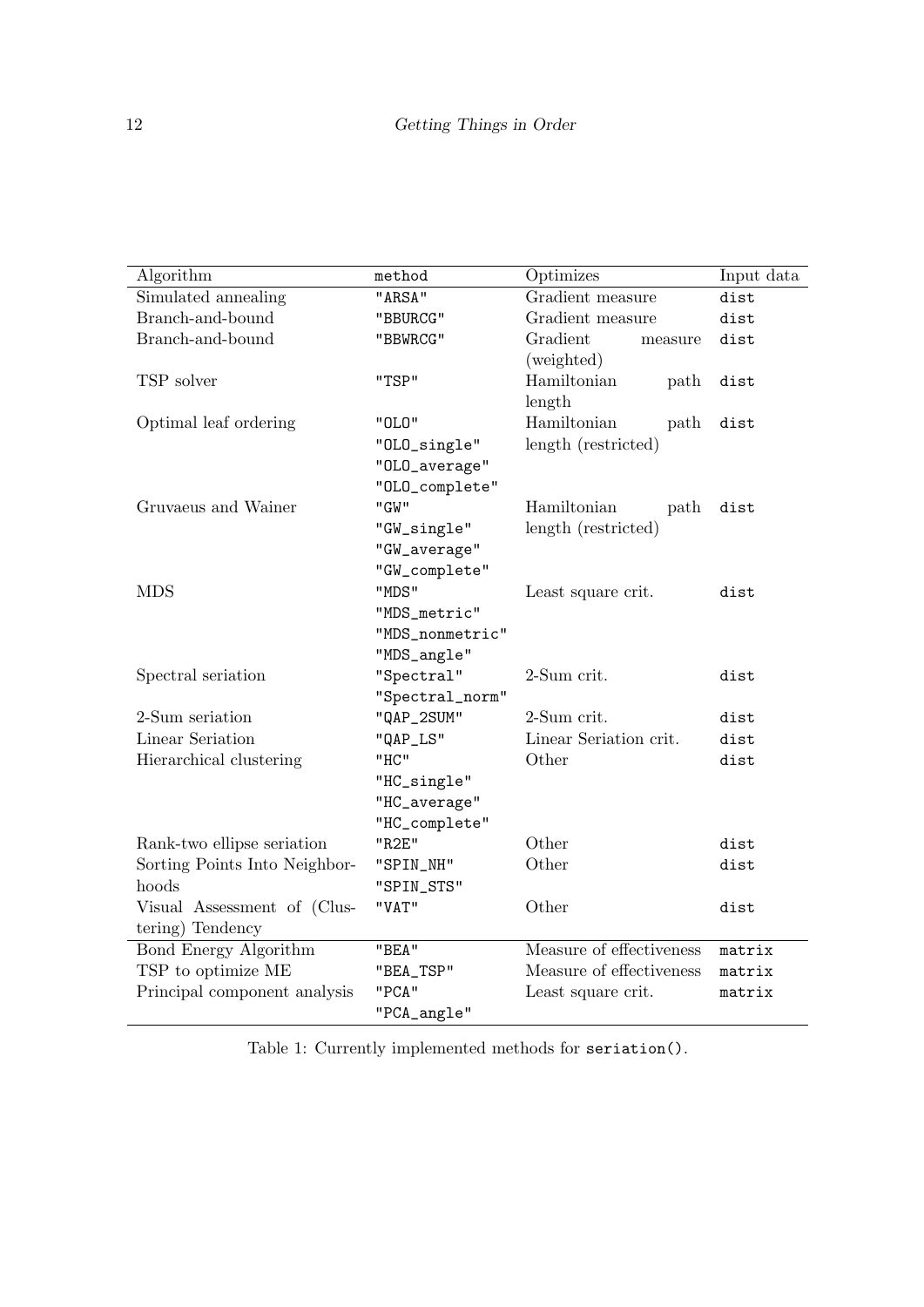| Name                          | method              | merit / loss | Input data |
|-------------------------------|---------------------|--------------|------------|
| Anti-Robinson events          | "AR_events"         | loss         | dist       |
| Anti-Robinson deviations      | "AR_deviations"     | loss         | dist       |
| Gradient measure              | "Gradient_raw"      | merit        | dist       |
| Gradient measure (weighted)   | "Gradient_weighted" | merit        | dist       |
| Hamiltonian path length       | "Path_length"       | loss         | dist       |
| Inertia criterion             | "Inertia"           | merit        | dist       |
| Least squares criterion       | "Least_squares"     | loss         | dist       |
| Linear Seriation criterion    | "LS"                | loss         | dist       |
| 2-Sum criterion               | "2SUM"              | loss         | dist       |
| Measure of effectiveness      | "ME"                | merit        | matrix     |
| Stress (Moore neighborhood)   | "Moore_stress"      | loss         | matrix     |
| Stress (Neumann neighborhood) | "Neumann_stress"    | <b>loss</b>  | matrix     |

<span id="page-12-0"></span>Table 2: Implemented loss/merit functions in function criterion().

Various seriation methods were already introduced in this paper in Section [3.](#page-6-0) In Table [1](#page-11-0) we summarize the methods currently available in the package for seriation. The code for the simulated annealing heuristic (Brusco, Köhn, and Stahl 2008) and the two branch-andbound implementations [\(Brusco and Stahl 2005\)](#page-33-1) was obtained from the authors. The TSP solvers (exact solvers and a variety of heuristics) is provided by package TSP [\(Hahsler and](#page-34-11) [Hornik 2007b](#page-34-11)[,a\)](#page-34-12). For optimal leaf ordering we implemented the algorithm by [Bar-Joseph](#page-33-4) [et al.](#page-33-4) [\(2001\)](#page-33-4). The BEA code was kindly provided by Fionn Murtagh. For the Gruvaeus and Wainer algorithm, the implementation in package gclus [\(Hurley 2007\)](#page-35-10) is used. For the rank-two ellipse seriation we implemented the algorithm by [Chen](#page-34-2) [\(2002\)](#page-34-2). Spectral seriation is described by [Ding and He](#page-34-8) [\(2004\)](#page-34-8). Note that some methods implemented (e.g., the rank-two ellipse seriation) do not fall within the combinatorial optimization framework of this paper and thus are not dealt with here in detail. They are included in the package since they can be useful for various applications. Over time more methods will be added to the package.

To calculate the value of a loss/merit function for data and a certain permutation, the function

```
criterion(x, order = NULL, method = NULL, ...)
```
is provided. x is the data object, order contains a suitable object of class ser\_permutation (if omitted no permutation is performed) and method specifies the type of loss/merit function. A vector of several methods can be used resulting in a named vector with the values of the requested functions. If method is omitted (method = NULL), the values for all applicable loss/merit functions are calculated and returned. We already defined different loss/merit functions for seriation in Section [2.](#page-1-0) In Table [2](#page-12-0) we indicate the loss/merit functions currently available in the package.

All methods for seriate() and criterion() are managed by a registry mechanism which makes the seriation framework easily extensible for users. For example, a new seriation method can be registered using set\_seriation\_method() and then used in the same way as the built-in methods with seriate(). All available methods in the registry can be viewed using list\_seriation\_methods() and show\_seriation\_methods(). For criterion methods, the same interface is available by just substituting 'seriation' by 'criterion' in the function names. An example for how to add new methods can be found in section [5.3](#page-19-0) of this paper.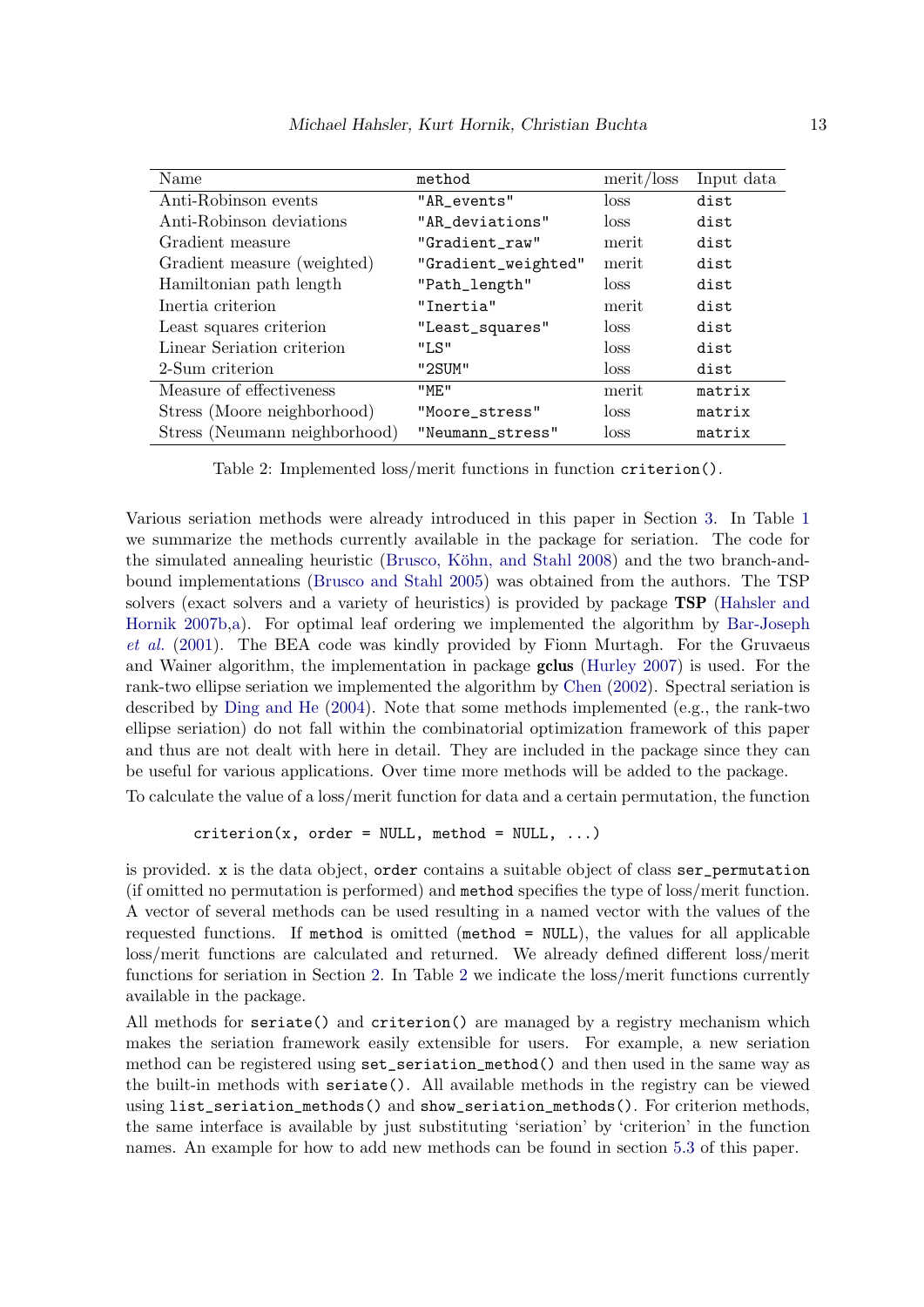In addition the package offers the (generic) function

permute(x, order)

where x is the data (a dist object, a matrix, an array, a list or a numeric vector) to be reordered and order is a ser\_permutation object of suitable length.

For visualization, the package offers several options:

- ❼ Matrix shading with pimage(). In contrast to the standard image() in package graphics, pimage() displays the matrix as is with the first element in the top left-hand corner and using a gamma-corrected gray scale.
- Different heat maps (e.g., with optimally reordered dendrograms) with hmap().
- ❼ Visualization of data matrices in the spirit of [Bertin](#page-33-6) [\(1981\)](#page-33-6) with bertinplot().
- Dissimilarity plot, a new visualization to judge the quality of a clustering using matrix shading and seriation with dissplot().

We will introduce the package usage and the visualization options in the examples in the next section.

# 5. Examples and applications

<span id="page-13-0"></span>We start this section with a simple first session to demonstrate the basic usage of the package. Then we present and discuss several seriation applications.

# 5.1. A first session using seriation

In the following example, we use the well known iris data set (from R's **datasets** package) which gives the measurements in centimeters of the variables sepal length and width and petal length and width, respectively, for 50 flowers from each of 3 species of the iris family (Iris setosa, versicolor and virginica).

First, we load the package seriation and the iris data set. We remove the species classification and reorder the objects randomly since they are already sorted by species in the data set. Then we calculate the Euclidean distances between objects.

```
> library("seriation")
> data("iris")
> x <- as.matrix(iris[-5])
> x <- x[sample(seq_len(nrow(x))),]
> d <- dist(x)
```
To seriate the objects given the dissimilarities, we just call seriate() with the default settings.

```
> o <- seriate(d)
> o
```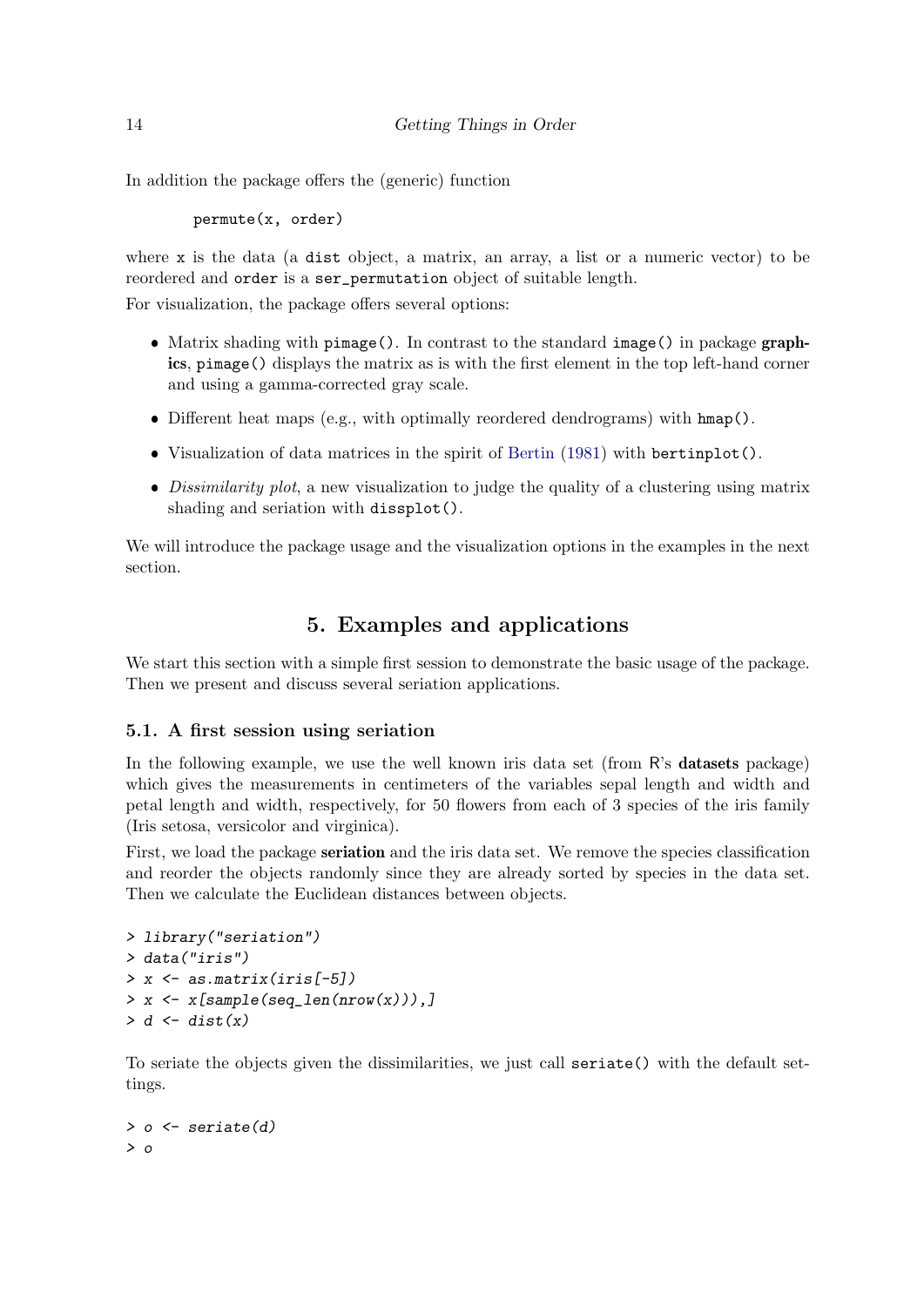

<span id="page-14-0"></span>Figure 2: Matrix shading of the distance matrix for the iris data.

object of class 'ser\_permutation', 'list' contains permutation vectors for 1-mode data

vector length seriation method 1 150 ARSA

The result is an object of class ser permutation for one-mode data. The permutation vector length is 150 for the 150 objects in the iris data set and the used seriation method is "ARSA", a simulated annealing heuristic (see Table [1\)](#page-11-0). The actual order can be accessed using get\_order(). In the following we show the first 15 elements in the permutation vector.

```
> head(get_order(o), 15)
```
[1] 116 126 49 145 144 22 66 140 52 5 110 60 64 137 99

To visually inspect the effect of seriation on the distance matrix, we use matrix shading with pimage() (the result is shown in Figure [2\)](#page-14-0).

*> pimage(d, main = "Random") > pimage(d, o, main = "Reordered")*

We can also compare the improvement for different loss/merit functions using criterion().

*> cbind(random = criterion(d), reordered = criterion(d, o))*

|               |                         | random reordered |
|---------------|-------------------------|------------------|
| 2SUM          | 3.013e+07 1.781e+07     |                  |
| AR deviations | $9.433e+05$ $9.431e+03$ |                  |
| AR events     | 5.517e+05 5.492e+04     |                  |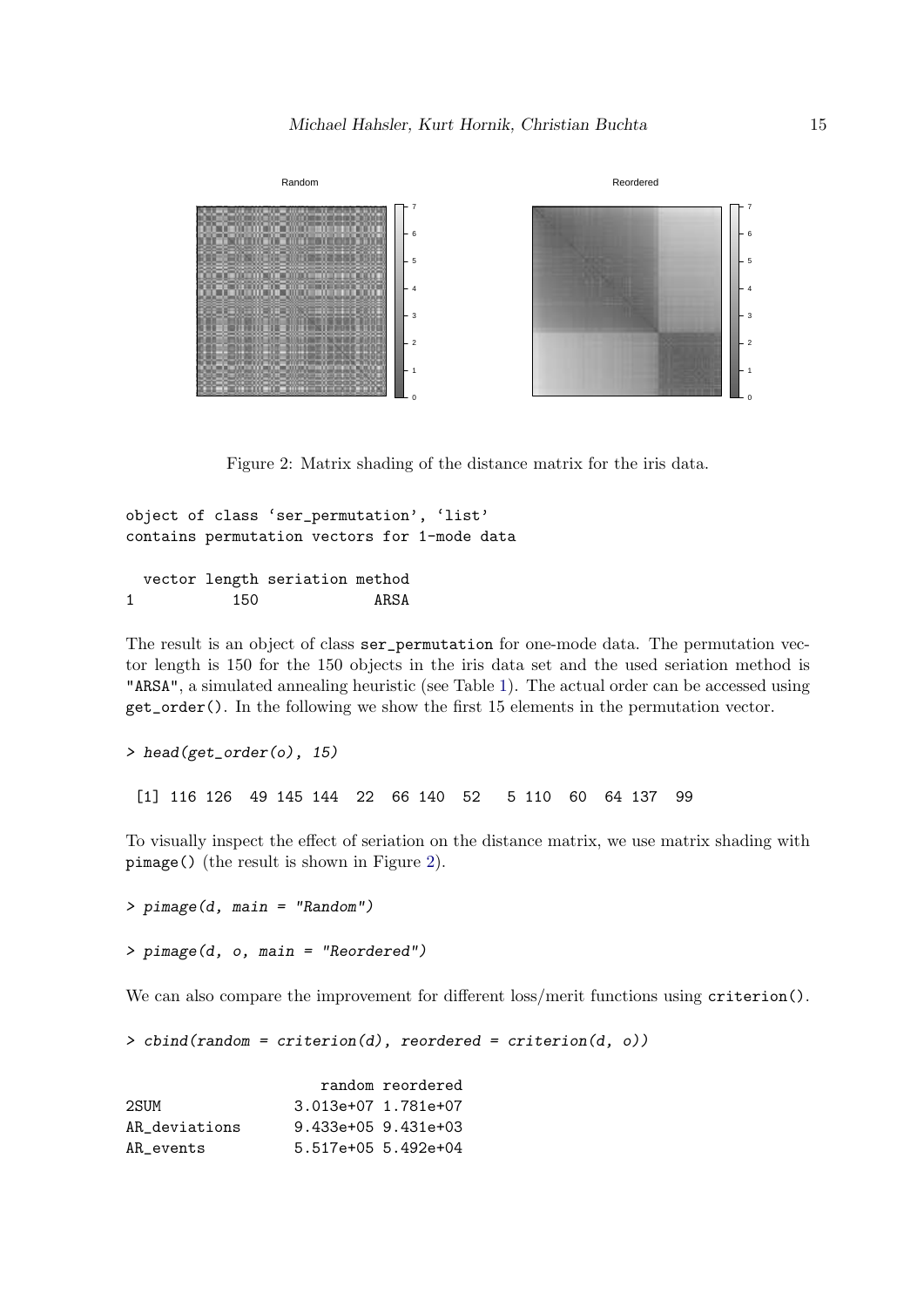```
BAR 1.641e+05 5.635e+04
Gradient_raw -1.386e+03 9.921e+05
Gradient_weighted 9.154e+03 1.772e+06
Inertia 2.154e+08 3.569e+08
LS 5.662e+06 4.487e+06
Lazy_path_length 2.629e+04 6.526e+03
Least_squares 7.884e+07 7.649e+07
ME 3.014e+05 4.023e+05
Moore stress 8.857e+05 1.390e+04
Neumann stress 4.156e+05 5.484e+03
Path_length 3.595e+02 8.627e+01
RGAR 5.004e-01 4.981e-02
```
Naturally, the reordered dissimilarity matrix achieves better values for all criteria. Note that the gradient measures, inertia and the measure of effectiveness are merit functions and for these measures larger values are better (use show\_criterion\_methods("dist") to find out which measures are loss and merit functions).

To visually compare the original data matrix and the result of seriation, we can also use pimage(). We standardize the data using scale such that the visualized value is the number of standard diviations an object differs from the variable mean. For matrices containing negative values, pimage uses automatically a divergent palette. After using pimage() for the original random data matrix, we create a suitable ser\_permutation object for the original two-mode data. Since the seriation above only produced an order for the rows of the data, we add an identity permutation vector for the columns (represented by NA) to the permutations object using the combine function  $c()$ . This new permutation object for 2-mode data is used for displaying the reordered scaled data. The two plots are shown in Figure [3.](#page-16-0)

```
> pimage(scale(x), main = "Random")
```

```
> o_2mode <- c(o, NA)
> pimage(scale(x), o_2mode, main = "Reordered")
```
# 5.2. Comparing different seriation methods

To compare different seriation methods we use again the randomized iris data set and the distance matrix d from the previous example. We include in the comparison several seriation methods for dissimilarity matrices described in Section [3.](#page-6-0)

```
> methods <- c("TSP","R2E", "ARSA", "HC", "GW", "OLO")
> o <- sapply(methods, FUN = function(m) seriate(d, m))
```
Table [3](#page-16-1) contains the execution times for running seriation with the different methods. Except for the simulated annealing method (ARSA) the seriation only takes a fraction of a second. The direction of the resulting orderings is first normalized (aligned) and then the orderings are displayed using matrix shading (see Figure [4\)](#page-16-2).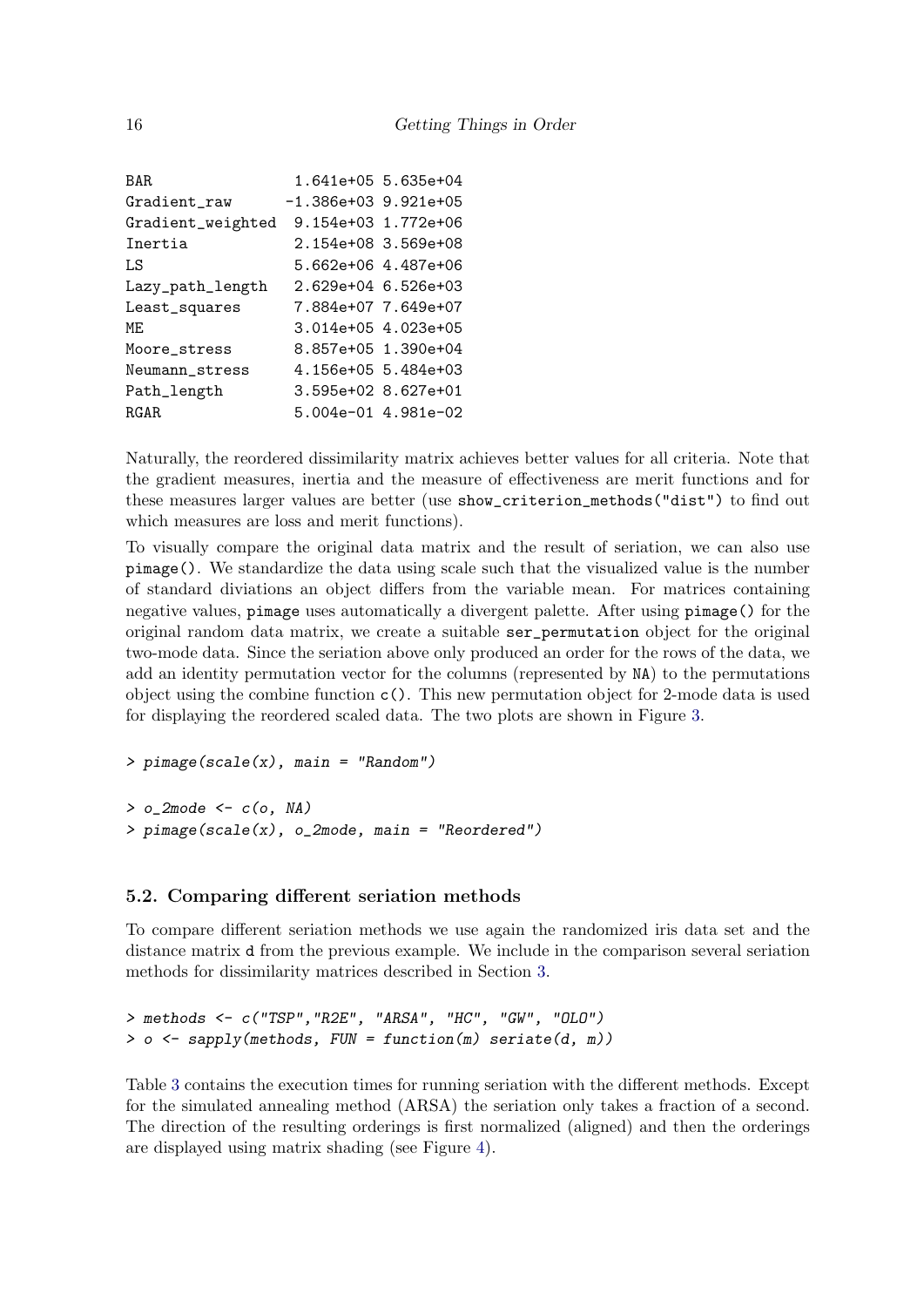

<span id="page-16-0"></span>Figure 3: Matrix shading of the iris data matrix.

<span id="page-16-1"></span>

| Seriation Method                                                               |  | TSP R2E ARSA HC GW OLO |  |  |
|--------------------------------------------------------------------------------|--|------------------------|--|--|
| Execution time [sec] $0.044$ $0.128$ $\overline{0.84}$ $0.012$ $0.036$ $0.012$ |  |                        |  |  |

Table 3: Execution time of seriation of the iris data set for different methods.



<span id="page-16-2"></span>Figure 4: Image plot of the distance matrix for the iris data using rearrangement by different seriation methods.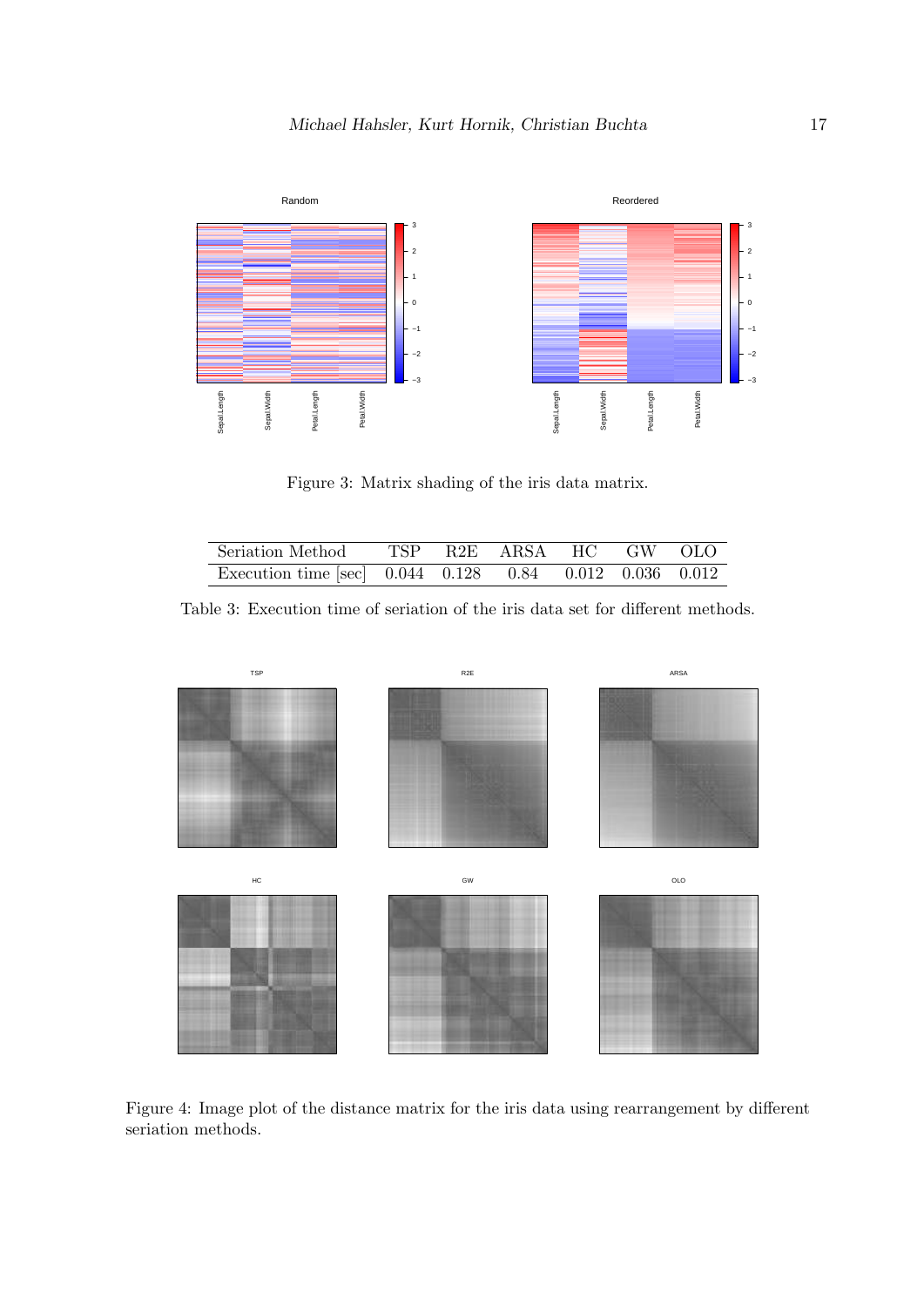```
> o <- ser_align(o)
> for(s in o) pimage(d, s, main = get_method(s), key = FALSE)
```
The first row of matrices in Figure [4](#page-16-2) contains the orders obtained by a TSP solver the ranktwo ellipse seriation by Chen and using the simulated annealing method (ARSA). The results of Chen and ARSA are very similar (except that the order is reversed). The TSP solver produces a smoother image with some lighter lines visible. The reason for these lines is that the TSP only optimizes distances locally between two neighboring objects. Therefore it is possible that in a quite homogeneous block several objects are enclosed gradually getting more different and then getting more similar again (see, e.g., the light line close to the upper left corner of the TSP image in Figure [4\)](#page-16-2).

The second row of Figure [4](#page-16-2) contains three images based on hierarchical clustering. The visual impression gets better from left (just hierarchical clustering) to right (first using the Gruvaeus Wainer heuristic and then optimal leaf ordering to rearrange the branches of the dendrogram obtained by hierarchical clustering). The most striking feature in the image for hierarchical clustering (HC in Figure [4\)](#page-16-2) is the distinct cross going right through the center of the plot. This indicates that several relatively dissimilar objects are caught in an otherwise homogeneous block. This effect vanishes after rearranging the dendrogram branches (see GW and OLO in Figure [4\)](#page-16-2).

Finally, we compare the values of the loss/merit functions for the different seriation methods.

```
> crit <- sapply(o, FUN = function(x) criterion(d, x))
> t(crit)
```

|      |                                         |                     |  |  |                      |  | 2SUM AR_deviations AR_events BAR Gradient_raw Gradient_weighted |
|------|-----------------------------------------|---------------------|--|--|----------------------|--|-----------------------------------------------------------------|
|      | TSP 21659388 247544 327226 67809 447410 |                     |  |  |                      |  | 1153586                                                         |
|      | R2E 17920401 18184 90031 56795 921858   |                     |  |  |                      |  | 1746766                                                         |
|      | ARSA 17811206 9439 54882 56361 992142   |                     |  |  |                      |  | 1772124                                                         |
|      | HC 21845107 329553 387861 80318 326113  |                     |  |  |                      |  | 877752                                                          |
|      | GW 18539119 53158 184425 64340 733016   |                     |  |  |                      |  | 1644378                                                         |
|      | 0L0 18269342 43484 162486 58055 776925  |                     |  |  |                      |  | 1669805                                                         |
|      |                                         |                     |  |  |                      |  | Inertia LS Lazy_path_length Least_squares ME Moore_stress       |
|      | TSP 294409068 4899259                   |                     |  |  | 3687 77312358 404838 |  | 15266                                                           |
|      |                                         |                     |  |  |                      |  | R2E 354057418 4503805 6185 76521451 402017 19358                |
|      |                                         |                     |  |  |                      |  | ARSA 356948894 4486900 6392 76487641 402283 13888               |
|      |                                         |                     |  |  |                      |  | HC 272005465 5083148 5217 77680136 401654 50281                 |
|      |                                         |                     |  |  |                      |  | GW 346811290 4572064 3922 76657969 402100 21973                 |
|      |                                         |                     |  |  |                      |  | 0L0 346780582 4555112 3671 76624065 403335 17113                |
|      | Neumann_stress Path_length RGAR         |                     |  |  |                      |  |                                                                 |
| TSP  |                                         | 5222 51.95 0.29678  |  |  |                      |  |                                                                 |
| R2E  |                                         | 7305 85.43 0.08165  |  |  |                      |  |                                                                 |
| ARSA |                                         | 5468 85.77 0.04978  |  |  |                      |  |                                                                 |
| HC   |                                         | 17325 70.40 0.35177 |  |  |                      |  |                                                                 |
| GW   |                                         | 7535 56.96 0.16726  |  |  |                      |  |                                                                 |
| OLO  |                                         | 5848 52.02 0.14737  |  |  |                      |  |                                                                 |

For easier comparison, Figure [5](#page-18-0) contains a plot of the criteria Hamiltonian path length, anti-Robinson events (AR\_events) and stress using the Moore neighborhood. Clearly, the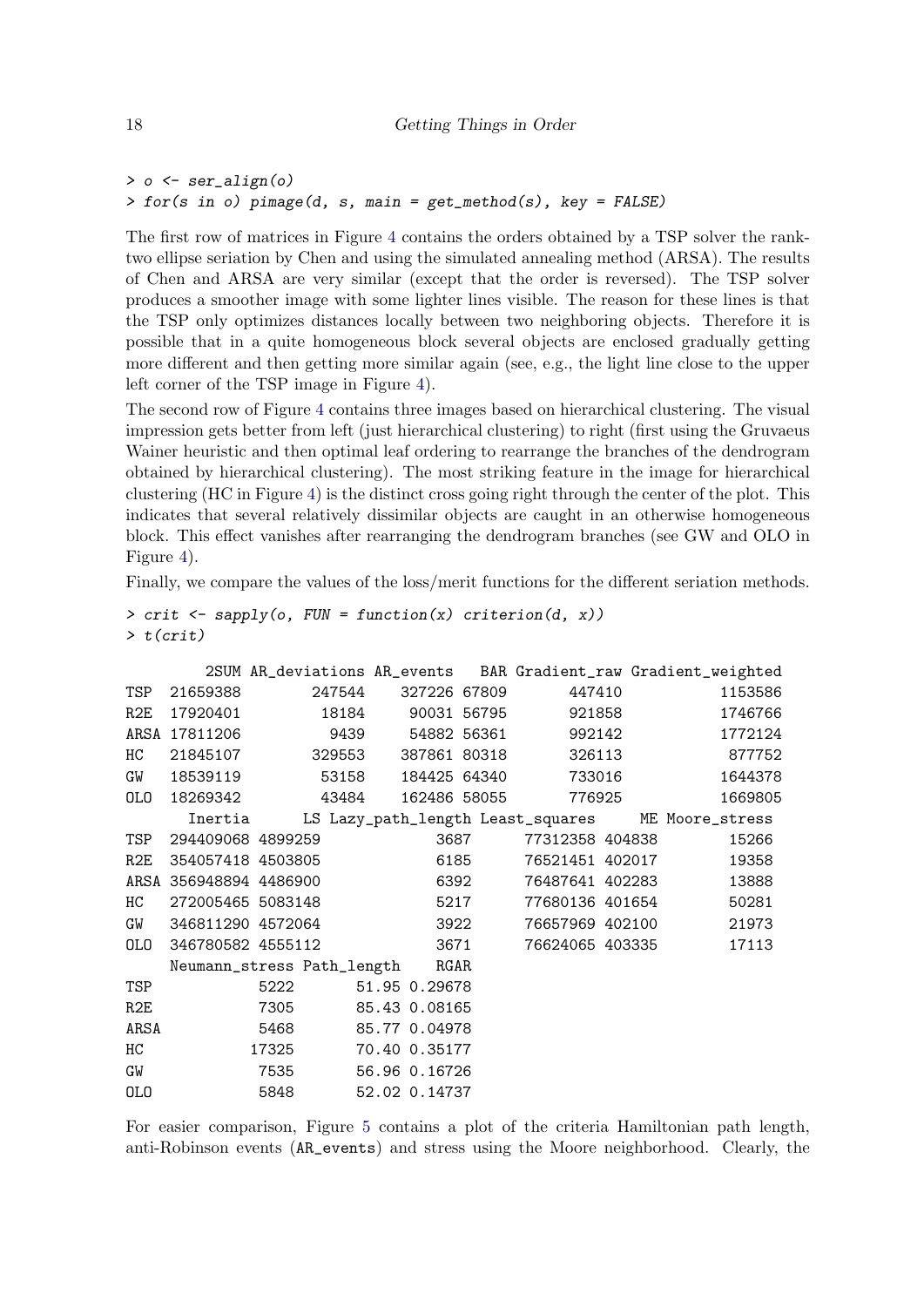

<span id="page-18-0"></span>Figure 5: Comparison of different methods and seriation criteria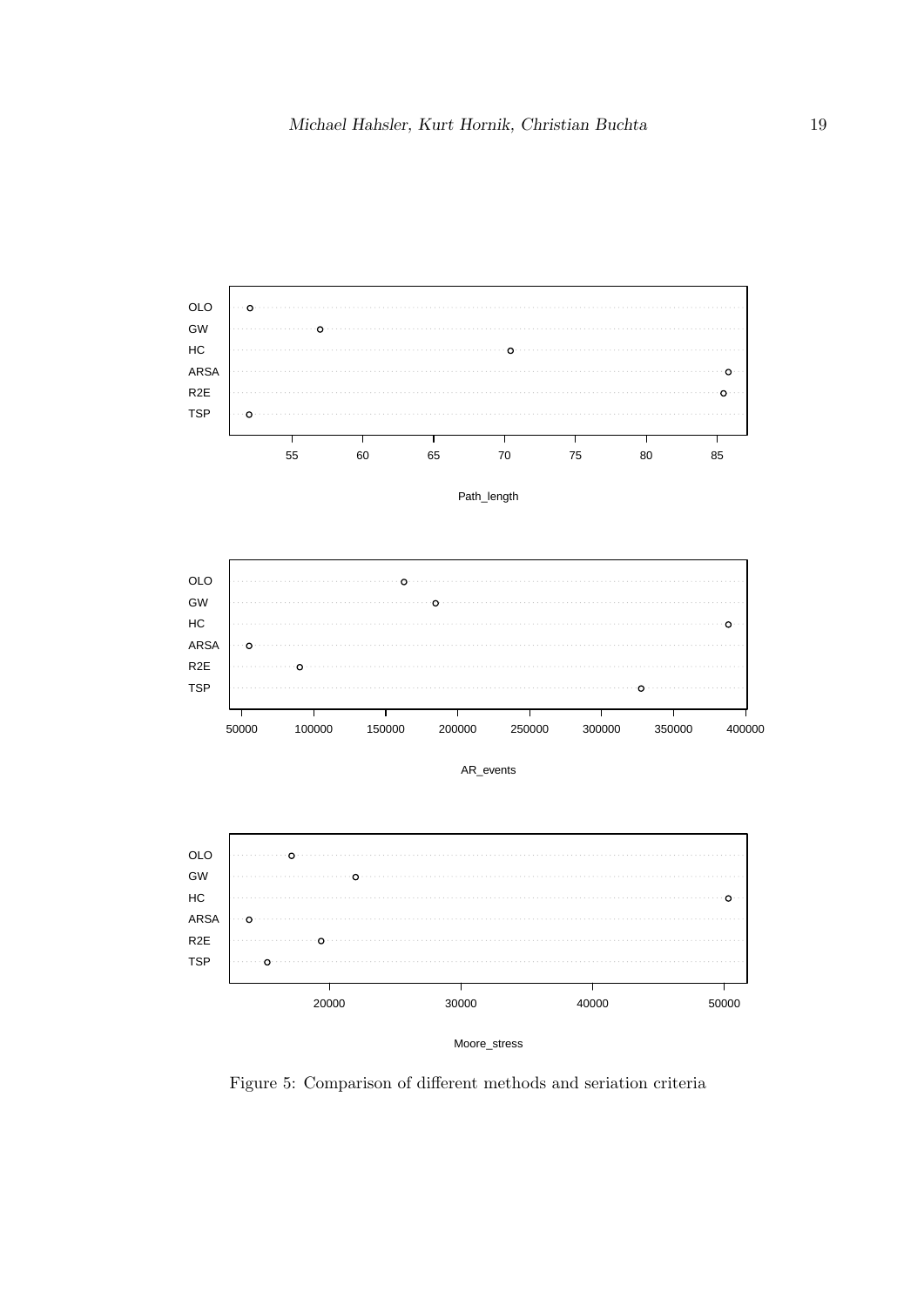methods which directly try to minimize the Hamiltonian path length (hierarchical clustering with optimal leaf ordering (OLO) and the TSP heuristic) provide the best results concerning the path length. For the number of anti-Robinson events, using the simulated annealing heuristic (ARSA) provides the best result since it directly aims at minimizing this loss function. Regarding stress, the simulated annealing heuristic also provides the best result although, it does not directly minimize this loss function.

# <span id="page-19-0"></span>5.3. Registering new methods

New methods to calculate criterion values and to compute a seriation can be easily added by the user via the method registry mechanism provided in seriation. Here we give a simple example of how to implement and register a new seriation method.

In the registry we distinguish between methods for different types of input data. With the following two commands we produce a short overview of the the first few available seriation methods for input data of class dist and matrix.

```
> show_seriation_methods("dist")[1:3]
```

```
$dist_ARSA
name: ARSA
kind: dist
description: Minimize Anti-Robinson events using simulated annealing
$dist_BBURCG
name: BBURCG
kind: dist
description: Minimize the unweighted row/column gradient by branch-and-bound
$dist_BBWRCG
name: BBWRCG
kind: dist
description: Minimize the weighted row/column gradient by branch-and-bound
> show_seriation_methods("matrix")[1:3]
$matrix_BEA
name: BEA
kind: matrix
description: Bond Energy Algorithm to maximize ME
$matrix_BEA_TSP
name: BEA_TSP
kind: matrix
description: TSP to maximize ME
$matrix_Identity
name: Identity
```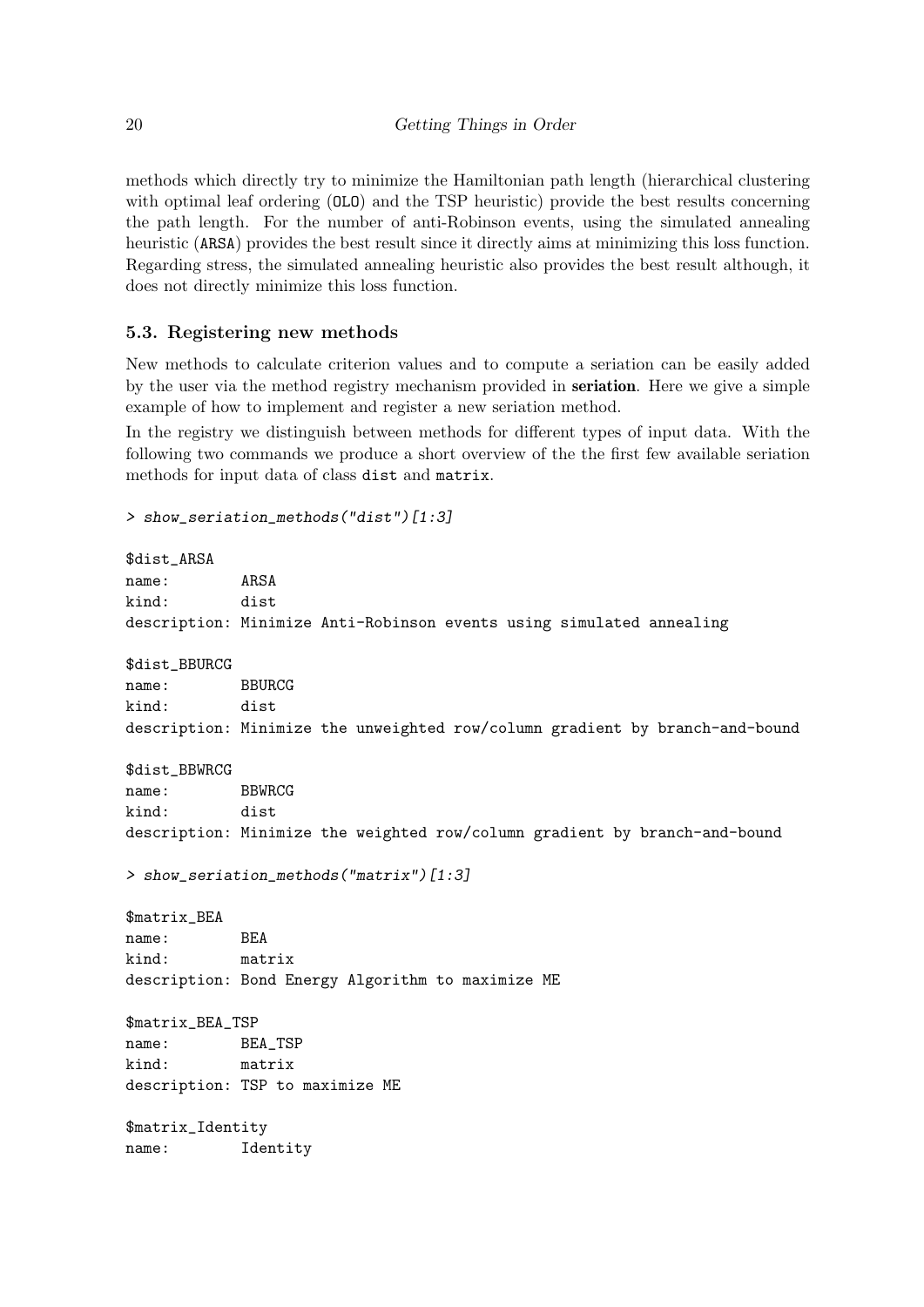kind: matrix description: Identity permutation

The overview is intended to make it convenient for the user to choose an appropriate method. It contains the name of the method used as the method argument for seriate() and a short description. To get just the names the following function is also available:

#### *> list\_seriation\_methods("dist")*

| $[1]$ "ARSA"               | "BBURCG"              | "BBWRCG"      | "GW"          |
|----------------------------|-----------------------|---------------|---------------|
| [5] "GW_average"           | "GW_complete"         | "GW_single"   | "GW_ward"     |
| $[9]$ "HC"                 | "HC_average"          | "HC_complete" | "HC_single"   |
| $[13]$ "HC_ward"           | "Identity"            | "MDS"         | "MDS_angle"   |
| [17] "MDS_metric"          | "MDS_nonmetric" "OLO" |               | "OLO_average" |
| [21] "OLO_complete"        | "OLO_single"          | "OLO_ward"    | "QAP_2SUM"    |
| $[25]$ "QAP_BAR"           | "QAP_Inertia"         | "QAP_LS"      | "R2F."        |
| $[29]$ "Random"            | "SPIN_NH"             | "SPIN_STS"    | "Spectral"    |
| [33] "Spectral_norm" "TSP" |                       | "VAT"         |               |

To add a new seriation method, we first have to implement the seriation code as a function with the two formal arguments x and control. x is the data object and control contains a list with additional information for the method passed on from seriate(). The function has to return a list of objects which can be coerced into ser\_permutation\_vector objects (e.g., a list of integer vectors). The elements in the list have to be in order corresponding to the dimensions of x.

In this example we just create a method to return a permutation which reverses the original order of the objects, i.e., which returns the reverse identity order.

```
> seriation_method_reverse <- function(x, control = NULL) {
+ lapply(dim(x), function(n) rev(seq(n)))
+ }
```
The function produces integer sequences of the correct lengths, one for each dimension of x (control is not used). Since the function works for matrix and array we can register it for both data types under the short name 'Reverse'.

```
> set_seriation_method("matrix", "Reverse", seriation_method_reverse,
+ "Reverse identity order")
> set_seriation_method("array", "Reverse", seriation_method_reverse,
+ "Reverse identity order")
```
Now the new seriation method is registered and can be found by the user and applied to data.

```
> show_seriation_methods("matrix")
```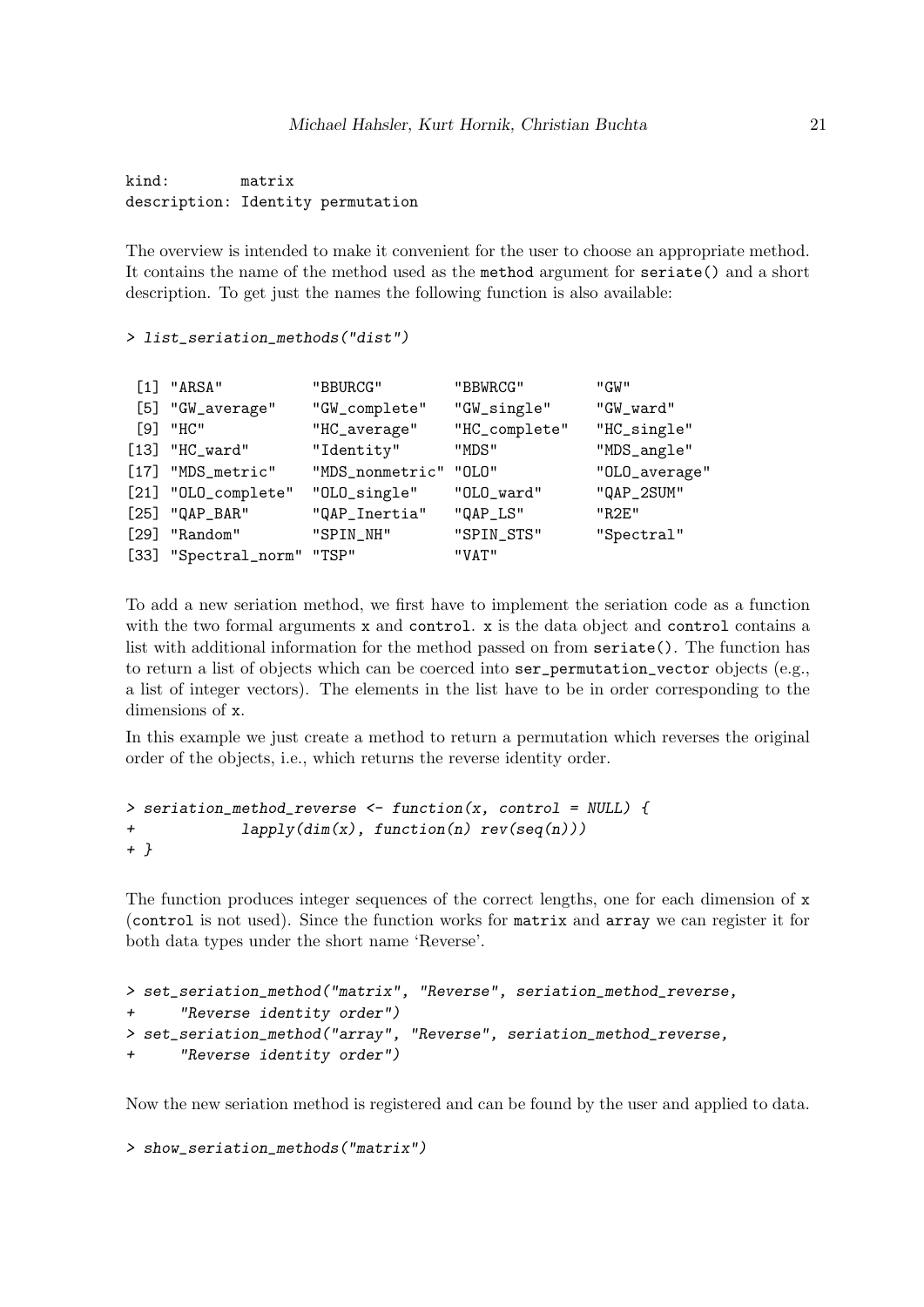\$matrix\_BEA name: BEA kind: matrix description: Bond Energy Algorithm to maximize ME \$matrix\_BEA\_TSP name: BEA\_TSP kind: matrix description: TSP to maximize ME \$matrix\_Identity name: Identity kind: matrix description: Identity permutation \$matrix\_PCA name: PCA kind: matrix description: First principal component \$matrix\_PCA\_angle name: PCA\_angle<br>kind: matrix matrix description: First two principal components (angle) \$matrix\_Random name: Random kind: matrix description: Random permutation \$matrix\_Reverse name: Reverse kind: matrix description: Reverse identity order *> o <- seriate(matrix(1, ncol=3, nrow=4), "reverse") > o* object of class 'ser\_permutation', 'list' contains permutation vectors for 2-mode data vector length seriation method 1 4 Reverse 2 3 Reverse *> get\_order(o, 1)*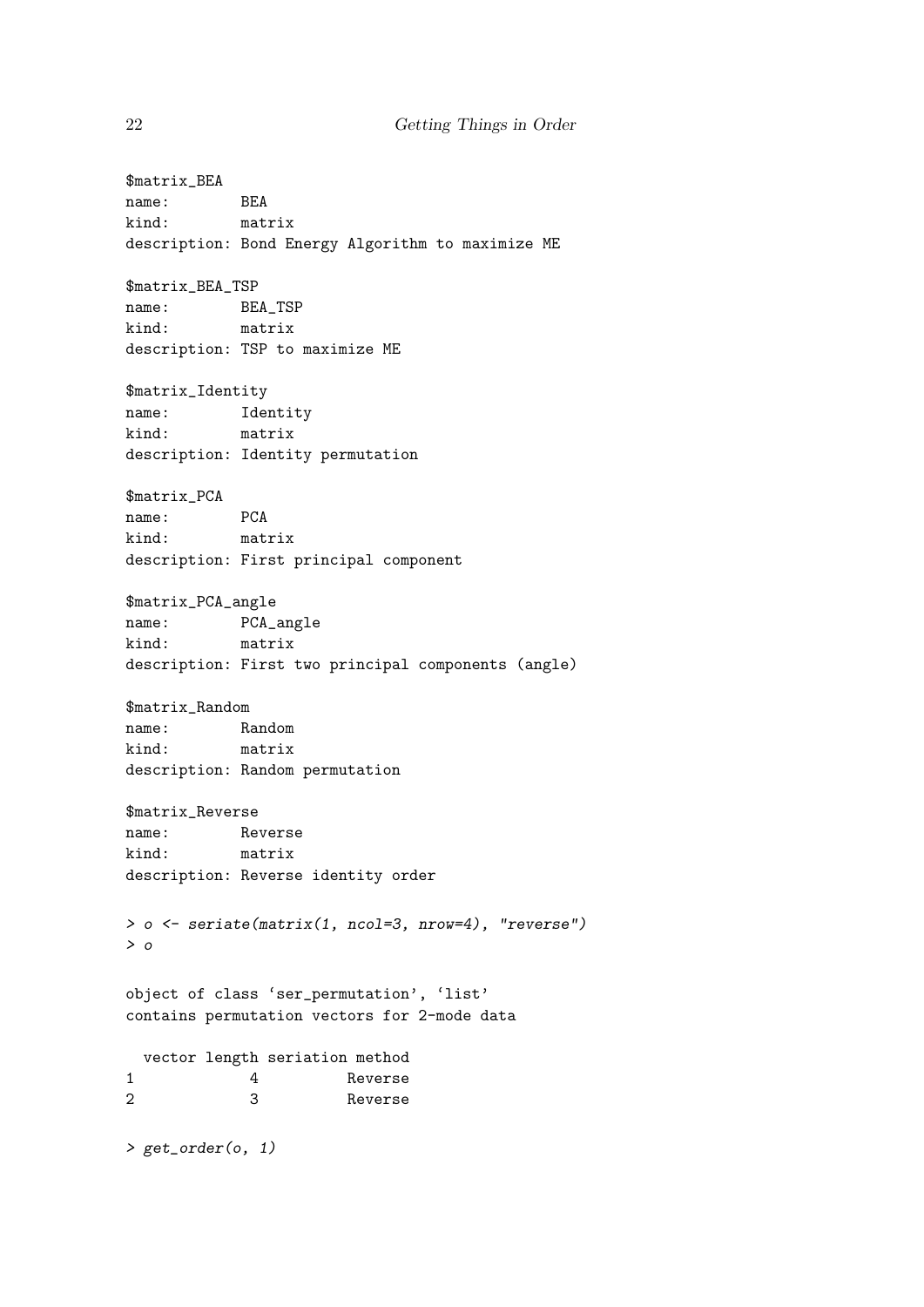[1] 4 3 2 1

*> get\_order(o, 2)*

[1] 3 2 1

Criterion methods can be added in the same way. We refer the interested reader to the documentation accompanying the package for detailed information and an example.

If you have implemented a new criterion or seriation method, please consider submitting the code to one of the maintainers of seriation for inclusion in a future release of the package.

## 5.4. Heat maps

A heat map is a shaded/color coded data matrix with a dendrogram added to one side and to the top to indicate the order of rows and columns. Typically, reordering is done according to row or column means within the restrictions imposed by the dendrogram. Heat maps recently became popular for visualizing large scale genome expression data obtained via DNA microarray technology (see, e.g., [Eisen, Spellman, Browndagger, and Botstein 1998\)](#page-34-13).

From Section [3.4](#page-8-0) we know that it is possible to find the optimal ordering of the leaf nodes of a dendrogram which minimizes the distances between adjacent objects in reasonable time. Such an order might provide an improvement over using simple reordering such as the row or column means with respect to presentation. In seriation we provide the function hmap() which uses optimal ordering and can also use seriation directly on distance matrices without using hierarchical clustering to produce dendrograms first.

For the following example, we use again the randomly reordered iris data set x from the examples above. To make the variables (columns) comparable, we use standard scaling.

*> x <- scale(x, center = FALSE)*

To produce a heat map with optimally reordered dendrograms (using by default Optimal Leaf Ordering), the function hmap() can be used with its default settings.

## *> hmap(x, margin =c(7, 4), cexCol=1, labRow = FALSE)*

With these settings, the Euclidean distances between rows and between columns are calculated (with  $dist()$ ), hierarchical clustering  $(hclust())$  is performed, the resulting dendrograms are optimally reordered, and heatmap.  $2()$  in package gplots is used for plotting (see Figure [6\(](#page-23-0)a) for the resulting plot).

*> hmap(x, method = "MDS")*

If a seriation method is used that does not depend on dendrograms, instead of hierarchical clustering, seriation on the dissimilarity matrices for rows and columns is performed and the reordered matrix with the reordered dissimilarity matrices to the left and on top is displayed (see Figure [6\(](#page-23-0)b)). A method argument can be used to choose different seriation methods.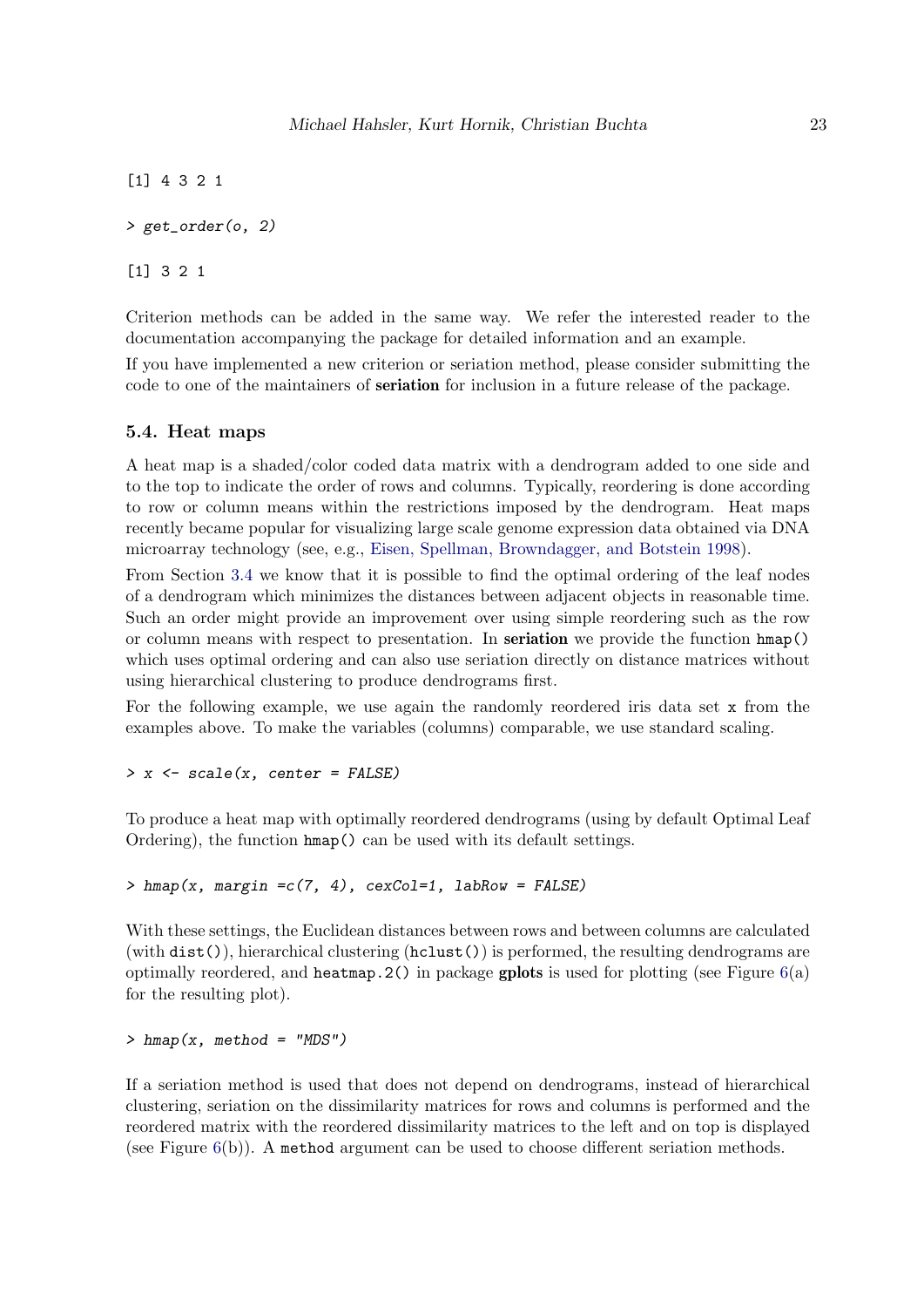

<span id="page-23-0"></span>Figure 6: Two presentations of the rearranged iris data matrix. (a) as an optimally reordered heat map and (b) as a seriated data matrix with reordered dissimilarity matrices to the left and on top.

#### 5.5. Bertin's permutation matrix

[Bertin](#page-33-6) [\(1981,](#page-33-6) [1999\)](#page-33-7) introduced permutation matrices to analyze multivariate data with medium to low sample size. The idea is to reveal a more homogeneous structure in a data matrix  $X$  by simultaneously rearranging rows and columns. The rearranged matrix is displayed and cases and variables can be grouped manually to gain a better understanding of the data.

To find a rearrangement of columns and rows which reveals structure a purity function is used. A possible purity function is: Given distances between rows and columns of the data matrix, define purity as the sum of distances of adjacent rows/columns. Using this purity function, finding the optimal permutation means solving two (independent) TSPs, one for the columns and one for the rows which can be done very conveniently using the infrastructure provided by seriation.

As an example, we use the results of 8 constitutional referenda for 41 Irish communities [\(de Falguerolles, Friedrich, and Sawitzki 1997\)](#page-34-14) [1](#page-23-1) . To make values comparable across columns (variables), the ranks of the values for each variable are used instead of the original values.

```
> data("Irish")
> orig_matrix <- apply(Irish[,-6], 2, rank)
```
For seriation, we calculate distances between rows and between columns using the sum of absolute rank differences (this is equal to the Minkowski distance with power 1). Then

<span id="page-23-1"></span><sup>&</sup>lt;sup>1</sup>The Irish data set is included in this package. The original data and the text of the referenda can be obtained from <http://www.electionsireland.org/>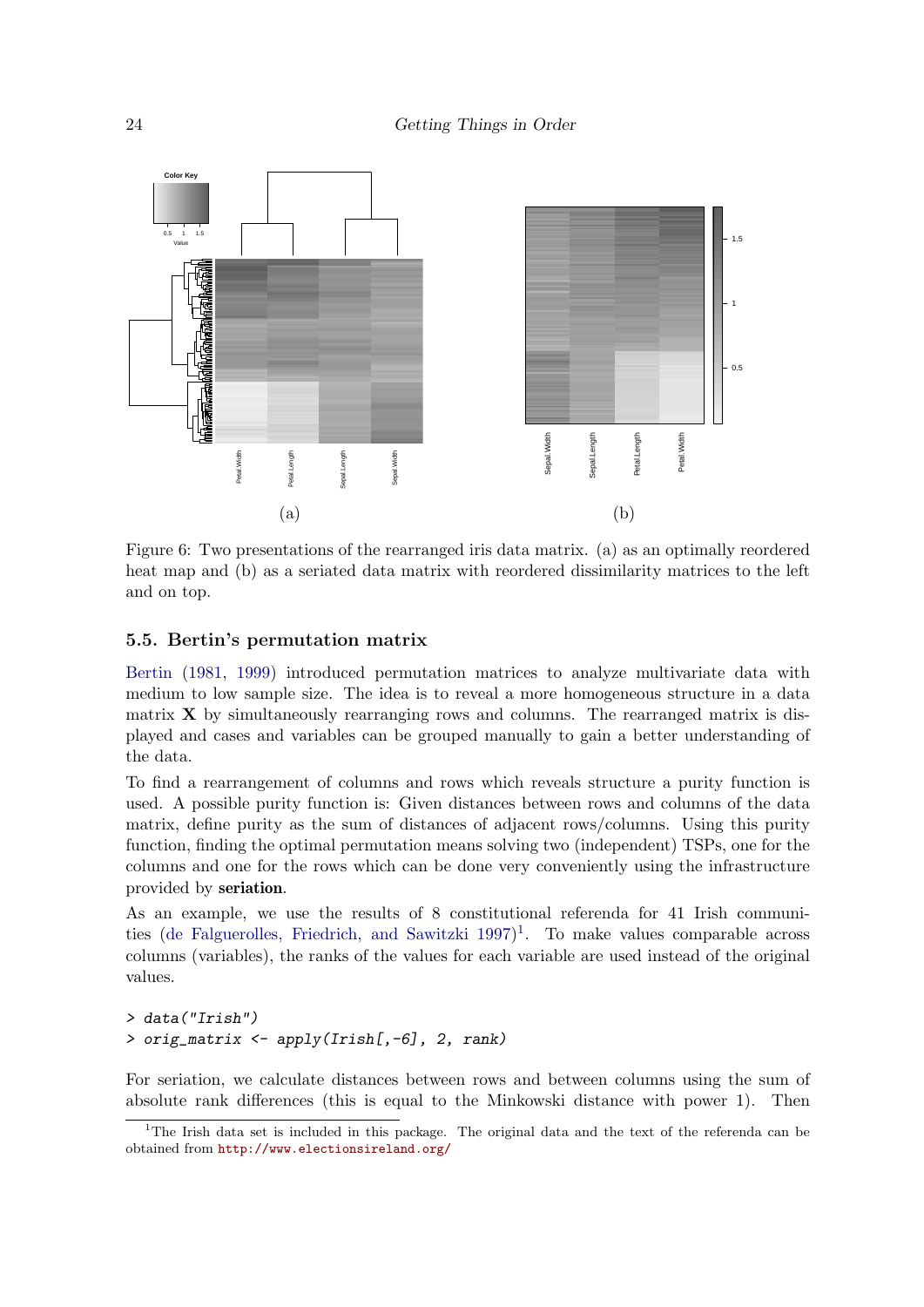we apply seriation (using a TSP heuristic) to both distance matrices and combine the two resulting ser\_permutation objects into one object for two-mode data. The original and the reordered matrix are plotted using bertinplot().

```
> o <- c(
+ seriate(dist(orig_matrix, "minkowski", p = 1), method ="TSP"),
+ seriate(dist(t(orig_matrix), "minkowski", p = 1), method = "TSP")
+ )
> o
object of class 'ser_permutation', 'list'
contains permutation vectors for 2-mode data
 vector length seriation method
1 41 TSP
2 8 TSP
> bertinplot(orig_matrix)
> bertinplot(orig_matrix, o)
```
The original matrix and the rearranged matrix are shown in Figure [7](#page-25-0) as a matrix of bars where high values are highlighted (filled blocks). Note that following Bertin, the cases (communities) are displayed as the columns and the variables (referenda) as rows. Depending on the number of cases and variables, columns and rows can be exchanged to obtain a better visualization.

Although the columns are already ordered (communities in the same city appear consecutively) in the original data matrix in Figure  $7(a)$  $7(a)$ , it takes some effort to find structure in the data. For example, it seems that the variables 'Marriage', 'Divorce', 'Right to Travel' and 'Right to Information' are correlated since the values are all high in the block made up by the columns of the communities in Dublin. The reordered matrix confirms this but makes the structure much more apparent. Especially the contribution of low values (which are not highlighted) to the overall structure becomes only visible after rearrangement.

# 5.6. Binary data matrices

Binary or 0-1 data matrices are quite common. Often such matrices are called incidence matrices since a 1 in a cell indicates the incidence of an event. In archeology such an event could be that a special type of artifact was found at a certain archaeological site. This can be seen as a simplification of a so-called abundance matrix which codes in each cell the (relative) frequency or quantity of an artifact type at a site. See [Ihm](#page-35-2) [\(2005\)](#page-35-2) for a comparison of incidence and abundance matrices in archeology.

Here we are interested in binary data. For the example we use an artificial data set from [Bertin](#page-33-6) [\(1981\)](#page-33-6) called Townships. The data set contains 9 binary characteristics (e.g., has a veterinary or has a high school) for 16 townships. The idea of the data set is that townships evolve from a rural to an urban environment over time.

After loading the data set (which comes with the package), we use bertinplot() to visualize the data (pimage() could also be used but bertinplot() allows for a nicer visualization).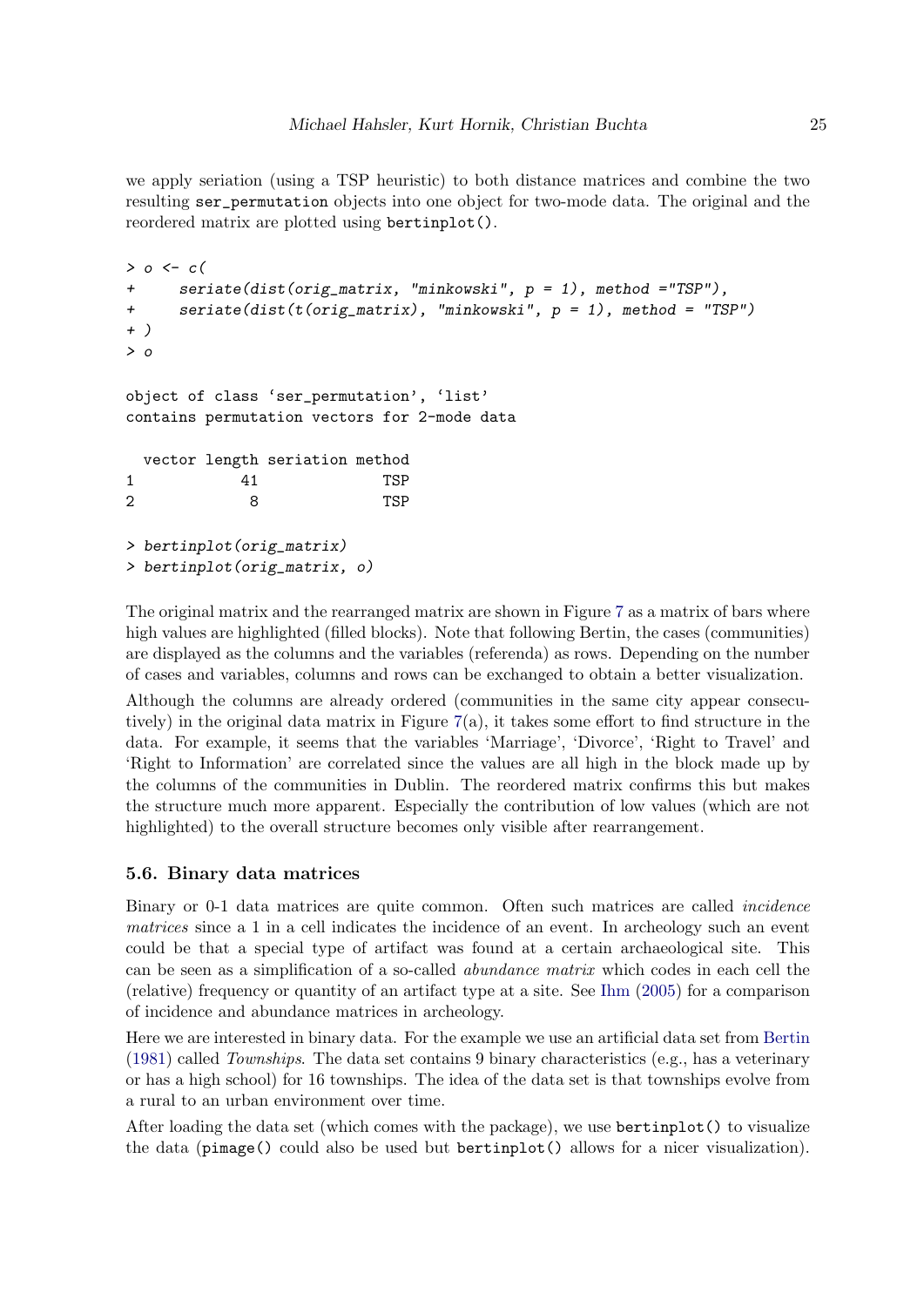

<span id="page-25-0"></span>Figure 7: Bertin plot for the (a) original arrangement and the (b) reordered Irish data set.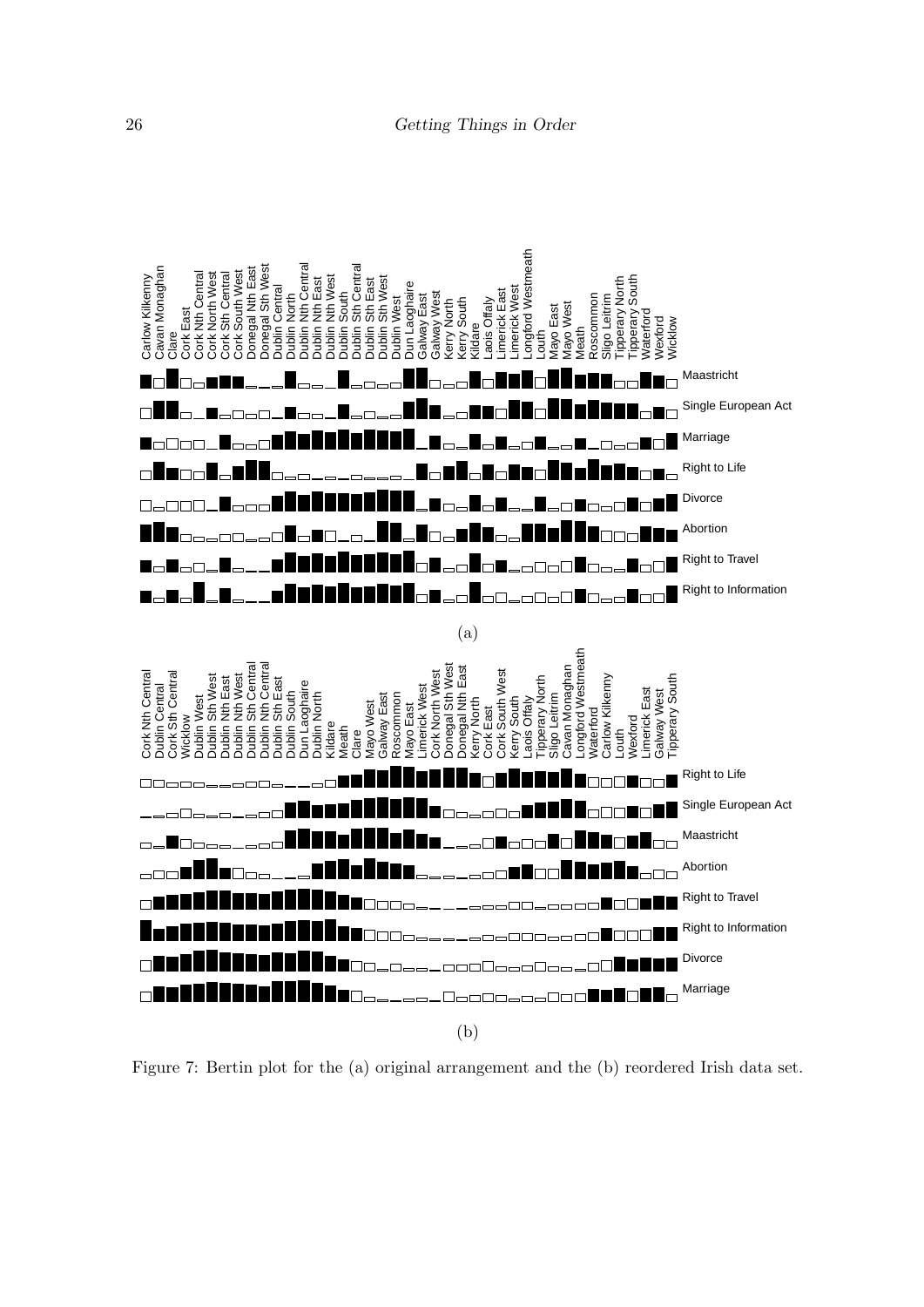Bars, the standard visualization of bertinplot(), do not make much sense for binary data. We therefore use the panel function panel. squares() without spacing to plot black squares.

```
> data("Townships")
> bertinplot(Townships, options = list(panel=panel.squares, spacing = 0,
+ frame = TRUE))
```
The original data in Figure  $8(a)$  $8(a)$  does not reveal structure in the data. To improve the display, we run the bond energy algorithm (BEA) for columns and rows 10 times with random starting points and report the best solution.

```
> o <- seriate(Townships, method = "BEA", control = list(rep = 10))
> bertinplot(Townships, o, options = list(panel=panel.squares, spacing = 0,
      + frame = TRUE))
```
The reordered matrix is displayed in Figure [8\(](#page-27-0)b). A clear structure is visible. The variables (rows in a Bertin plot) can be split into the three categories describing different evolution states of townships:

- 1. Rural: No doctor, one-room school and possibly also no water supply
- 2. Intermediate: Land reallocation, veterinary and agricultural cooperative
- 3. Urban: Railway station, high school and police station

The townships also clearly fall into these three groups which tentatively can be called villages (first 7), towns (next 5) and cities (final 2). The townships B and C are on the transition to the next higher group.

```
> rbind(original = criterion(Townships), reordered = criterion(Townships, o))
```

|              |     | ME Moore stress Neumann stress |
|--------------|-----|--------------------------------|
| original 19  | 464 | 260                            |
| reordered 65 | 212 | 80.                            |

BEA tries to maximize the measure of effectiveness which is much higher in the reordered matrix (in fact, 65 is the maximum for the data set). Also the two types of stress are improved significantly.

# 5.7. Dissimilarity plot

Assessing the quality of an obtained cluster solution has been a research topic since the invention of cluster analysis. This is especially important since all popular cluster algorithms produce a clustering even for data without a "cluster" structure.

Matrix shading is an old technique to visualize clusterings by displaying the rearranged matrices (see, e.g., [Sneath and Sokal 1973;](#page-36-5) [Ling 1973;](#page-35-11) [Gale, Halperin, and Costanzo 1984\)](#page-34-15). Initially matrix shading was used in connection with hierarchical clustering, where the order of the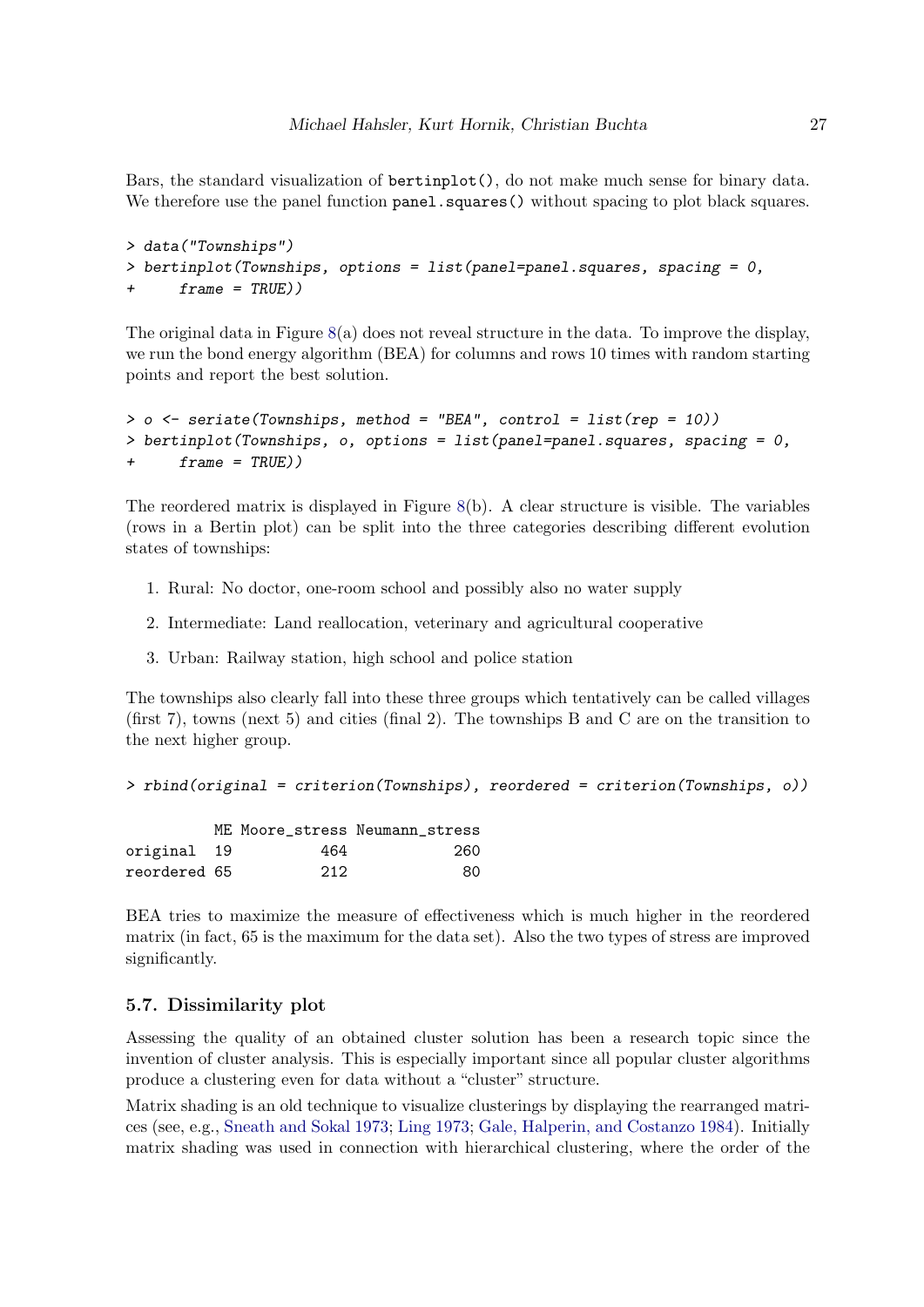

(a)



<span id="page-27-0"></span>Figure 8: The townships data set in original order (a) and reordered using BEA (b).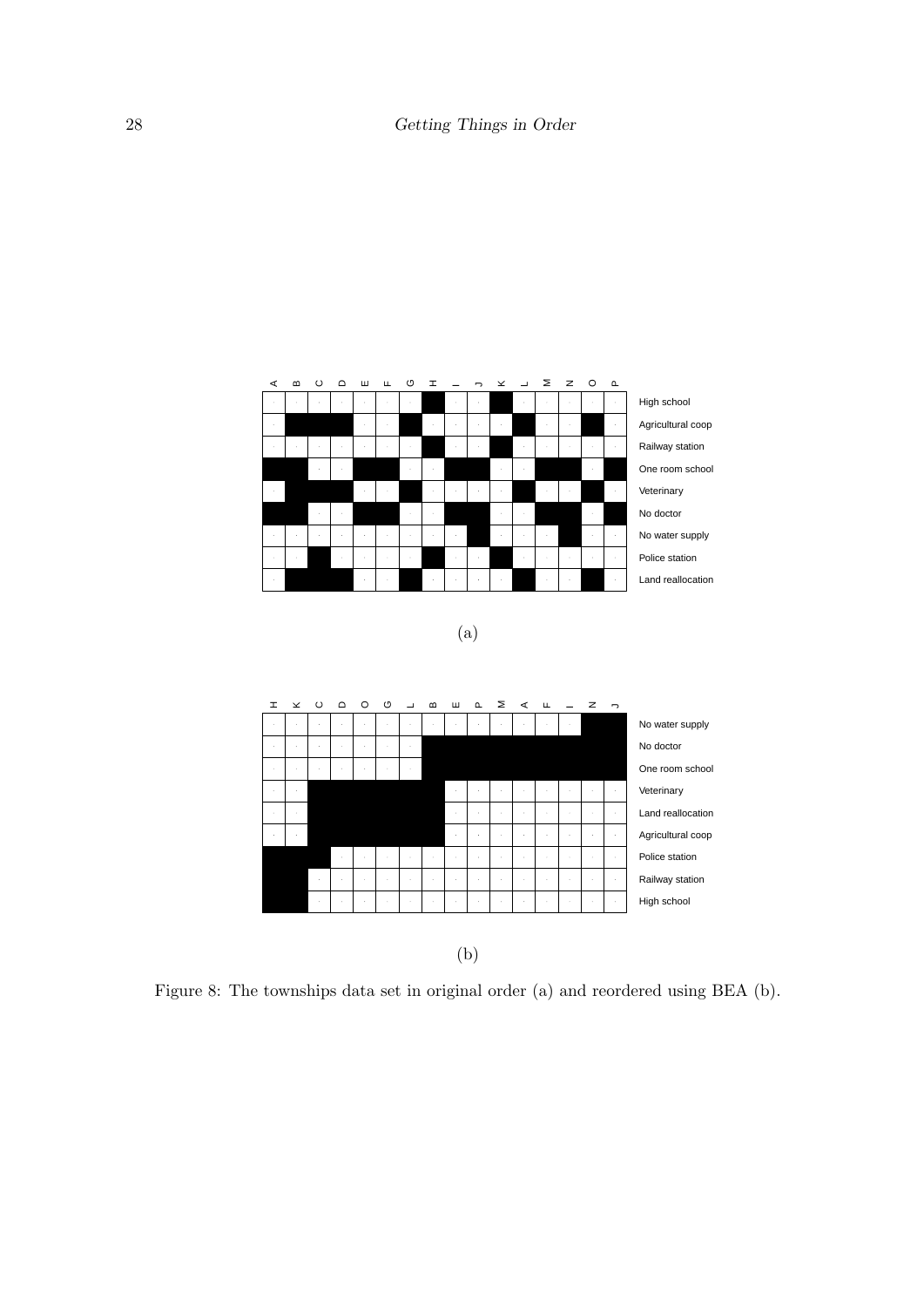dendrogram leaf nodes was used to arrange the matrix. However, with some extensions, matrix shading can also be used with any partitional clustering method.

[Strehl and Ghosh](#page-36-6) [\(2003\)](#page-36-6) suggest a matrix shading visualization called CLUSION where the dissimilarity matrix is arranged such that all objects pertaining to a single cluster appear in consecutive order in the matrix. The authors call this *coarse seriation*. The result of a "good" clustering should be a matrix with low dissimilarity values forming blocks around the main diagonal. However, using coarse seriation, the order of the clusters has to be predefined and the objects within each cluster are unordered.

The dissimilarity plots implemented by the function dissplot() in seriation improve  $CLU$ -SION using seriation methods. It aims at visualizing global structure (similarity between different clusters is reflected by their position relative to each other) as well as the micro structure within each cluster (position of objects).

To position the clusters in the dissimilarity plot, an inter-cluster dissimilarity matrix is calculated using the average between cluster dissimilarities. seriate() is used on this inter-cluster dissimilarity matrix to arrange the clusters relative to each other resulting in on average more similar clusters to appear closer together in the plot. Within each cluster, seriate() is used again on the sub-matrix of the dissimilarity matrix concerning only the objects in the cluster.

For the example, we use again Euclidean distance between the objects in the iris data set.

```
> data("iris")
> iris <- iris[sample(seq_len(nrow(iris))),]
> d <- dist(as.matrix(iris[-5]), method = "euclidean")
```
First, we use dissplot() without a clustering. We set method to NA to prevent reordering and display the original matrix (see Figure  $9(a)$  $9(a)$ ). Then we omit the method argument which results in using the default seriation technique from seriate(). Since we did not provide a clustering, the whole matrix is reordered in one piece. From the result shown in Figure [9\(](#page-29-0)b) it seems that there is a clear structure in the data which suggests a two cluster solution.

```
> ## plot original matrix
> dissplot(d, method = NA)
> ## plot reordered matrix
> dissplot(d, options = list(main = "Dissimilarity plot with seriation"))
```
Next, we create a cluster solution using the k-means algorithm. Although we know that the data set should contain 3 groups representing the three species of iris, we let k-means produce a 10 cluster solution to study how such a misspecification can be spotted using dissplot().

## *> l <- kmeans(d, 10)\$cluster > #\$*

We create a standard dissimilarity plot by providing the cluster solution as a vector of labels. The function rearranges the matrix and plots the result. Since rearrangement can be a time consuming procedure for large matrices, the rearranged matrix and all information needed for plotting is returned as the result.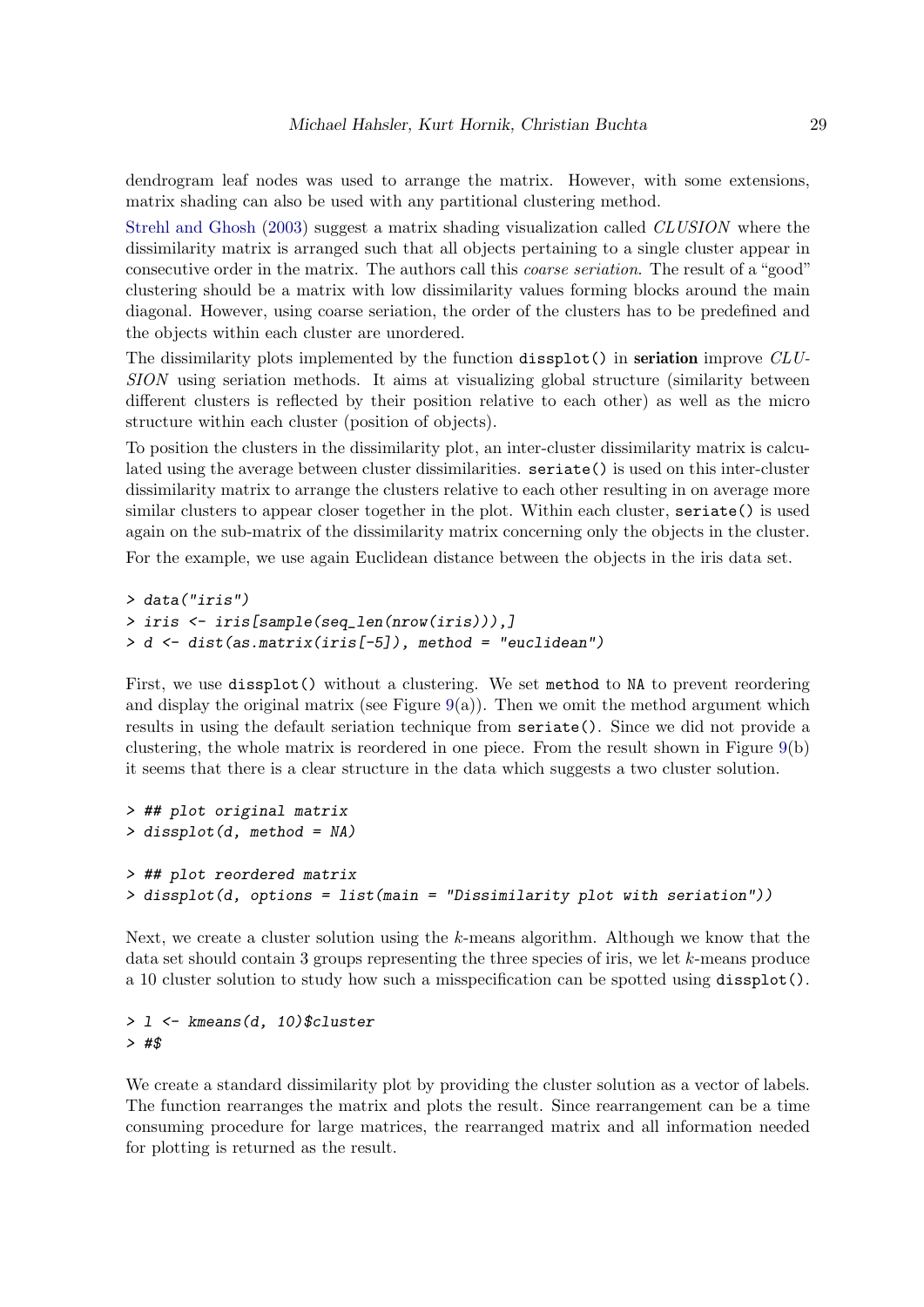

<span id="page-29-0"></span>Figure 9: Two dissimilarity plots. (a) the original dissimilarity matrix and (b) the seriated dissimilarity matrix.

```
> res <- dissplot(d, labels = l,
+ options = list(main = "Dissimilarity plot - standard"))
```
*> res*

```
object of class 'reordered_cluster_dissimilarity_matrix'
matrix dimensions: 150 x 150
dissimilarity measure: 'euclidean'
number of clusters k: 10
```

```
cluster description
```

|                |    |    |    | position label size aggregated_dissimilarity avg_silhouette_width |            |
|----------------|----|----|----|-------------------------------------------------------------------|------------|
| $\mathbf{1}$   |    | 3  | 6  | 0.3146                                                            | 0.09850    |
| $\mathfrak{D}$ | 2  | 10 | 15 | 0.8533                                                            | 0.39962    |
| 3              | 3  |    | 15 | 0.5950                                                            | 0.35982    |
| 4              | 4  | 5  | 5  | 0.5426                                                            | 0.29692    |
| 5              | 5  | 2  | 9  | 0.3177                                                            | $-0.08095$ |
| 6              | 6  | 6  | 8  | 0.6524                                                            | 0.30633    |
| $\overline{7}$ |    | 8  | 21 | 0.7597                                                            | 0.33593    |
| 8              | 8  | 9  | 35 | 0.7052                                                            | 0.24743    |
| 9              | 9  |    | 27 | 0.5795                                                            | 0.34854    |
| 10             | 10 | 4  | 9  | 0.4939                                                            | 0.39738    |

```
used seriation methods<br>inter-cluster: 'ARSA'
```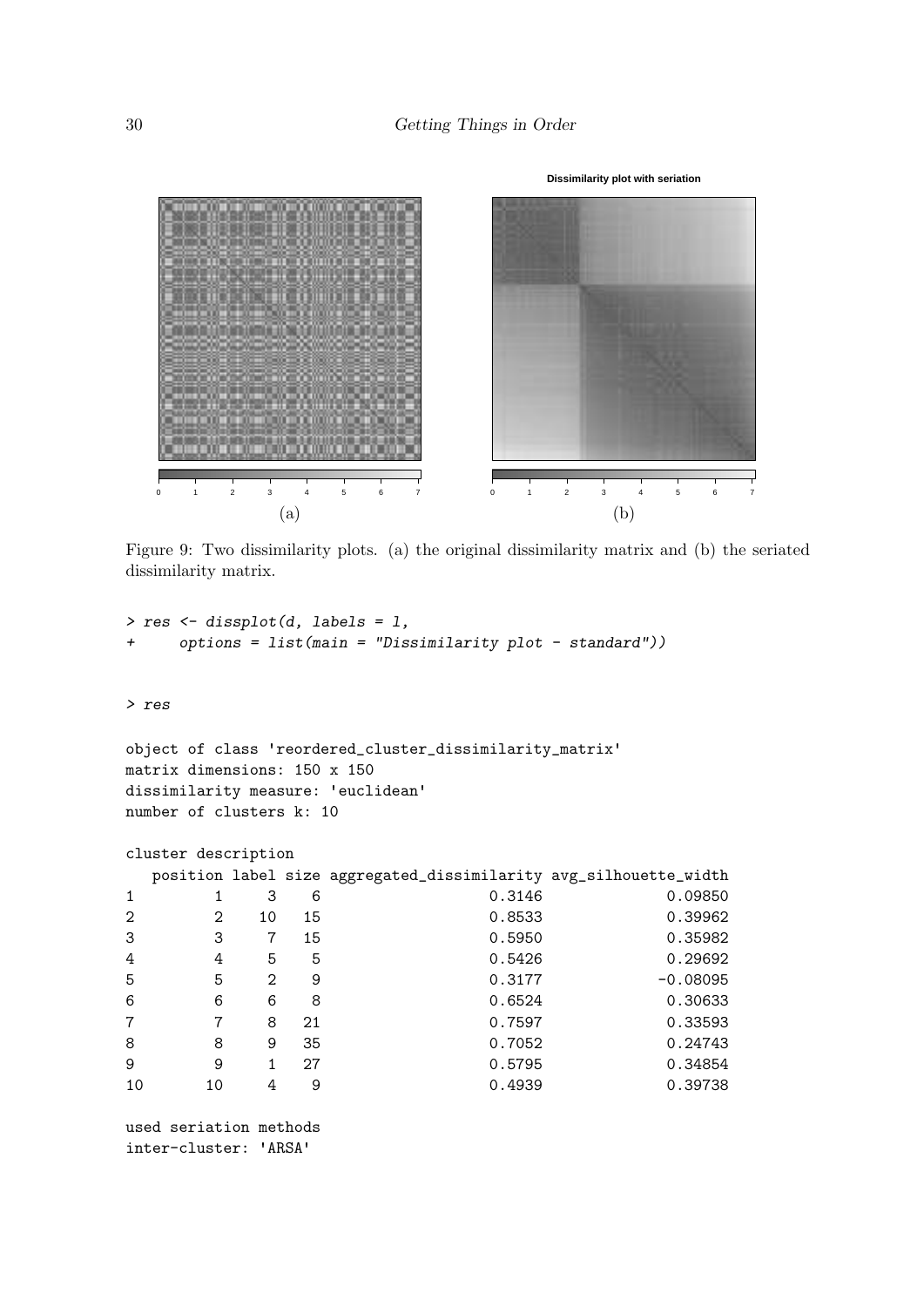

<span id="page-30-0"></span>Figure 10: Dissimilarity plot for k-means solution with 10 clusters. (a) standard plot and (b) plot with threshold.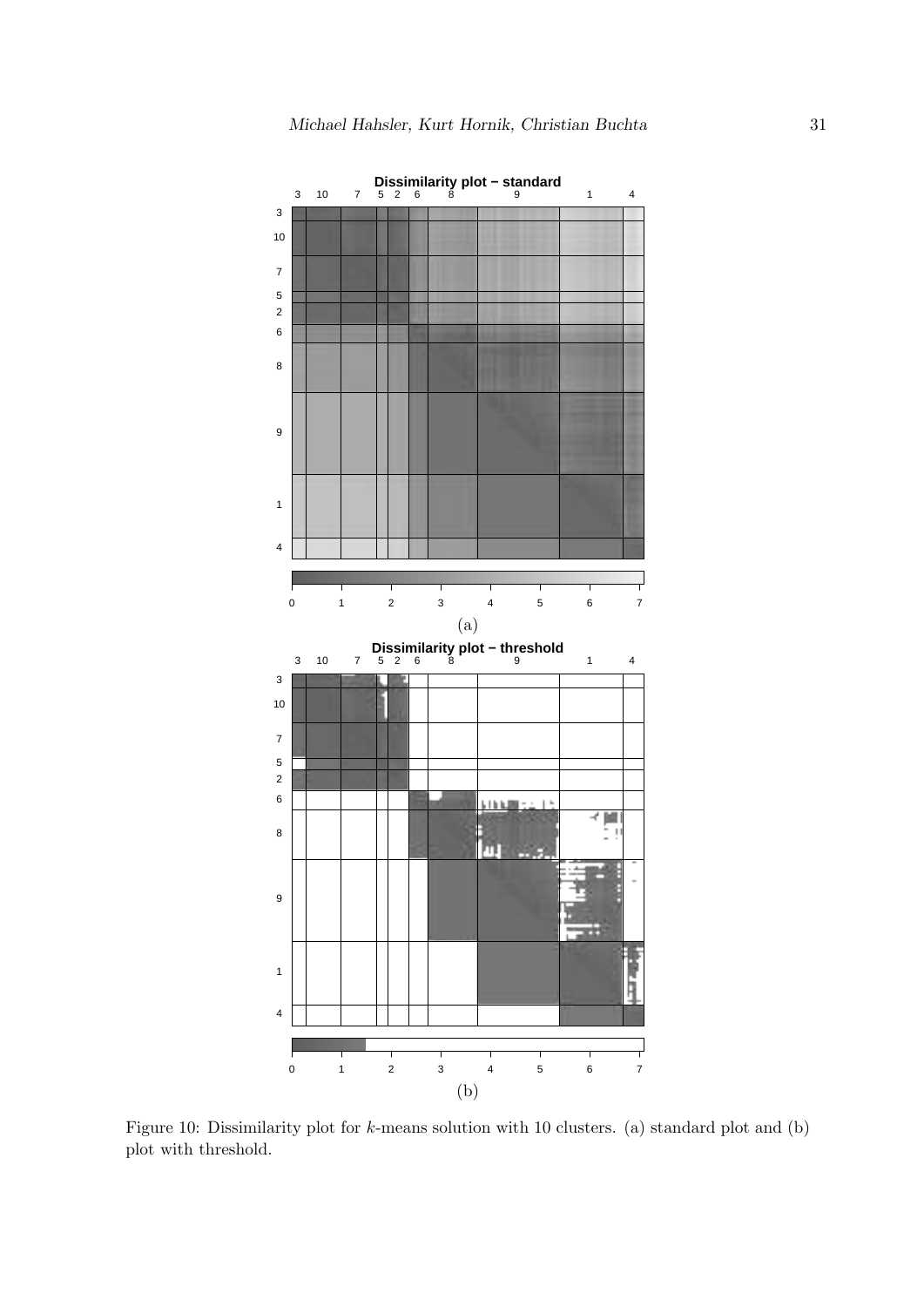```
intra-cluster: 'ARSA'
```

```
dissimilarity aggregation method: 'avg'
```
The resulting plot is shown in Figure  $10(a)$  $10(a)$ . The inter-cluster dissimilarities are shown as solid gray blocks and the average object dissimilarity within each cluster as gray triangles below the main diagonal of the matrix. Since the clusters are arranged such that more similar clusters are closer together, it is easy to see in Figure  $10(a)$  $10(a)$  that clusters 6, 3 and 1 as well as clusters 10, 9, 5, 7, 8, 4 and 2 are very similar and form two blocks. This suggests again that a two cluster solution would be reasonable.

Since slight variations of gray values are hard to distinguish, we plot the matrix again (using plot() on the result above) and use a threshold on the dissimilarity to suppress high dissimilarity values in the plot.

```
> plot(res, options = list(main = "Seriation - threshold",
+ threshold = 1.5))
```
In the resulting plot in Figure  $10(b)$  $10(b)$ , we see that the block containing 10, 9, 5, 7, 8, 4 and 2 is very well defined and cleanly separated from the other block. This suggests that these clusters should form together a cluster in a solution with less clusters. The other block is less well defined. There is considerable overlap between clusters 6 and 3, but also cluster 3 and 1 share similar objects.

Using the information stored in the result of dissplot() and the class information available for the iris data set, we can analyze the cluster solution and the interpretations of the dissimilarity plot.

```
> #names(res)
> table(iris[res$order, 5], res$label)[,res$cluster_order]
             3 10 7 5 2 6 8 9 1 4
```
setosa 6 15 15 5 9 0 0 0 0 0 versicolor 0 0 0 0 0 8 20 22 0 0 virginica 0 0 0 0 0 0 1 13 27 9

#### *> #\$*

As the plot in Figure [10](#page-30-0) indicated, the clusters 10, 9, 5, 7, 8, 4 and 2 should be a single cluster containing only flowers of the species Iris setosa. The clusters 6, 3 and 1 are more problematic since they contain a mixture of Iris versicolor and virginica.

To illustrate the results of the dissimilarity plot in case a clustering with a  $k$  smaller than the actual number of groups in the data is used, we use the Ruspini data set which consists of 75 points in four groups and is also often used to illustrate clustering techniques. We load the data set, calculate distances, perform k-means clustering with  $k = 3$  (although the real number of groups is 4) and produce a dissimilarity plot.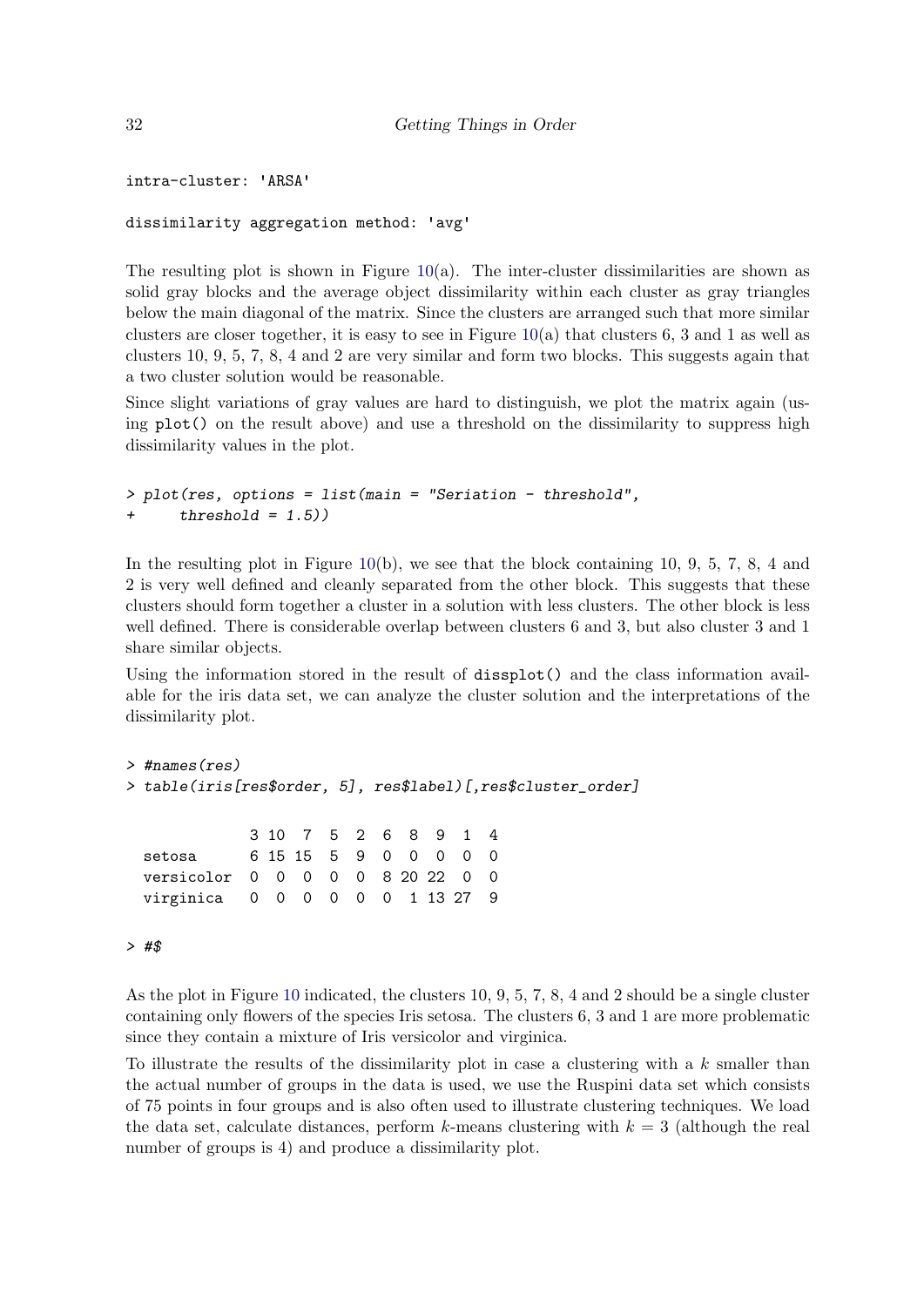

<span id="page-32-1"></span>Figure 11: Dissimilarity plot for k-means solution with 3 clusters for the Ruspini data set with 4 groups.

```
> data("ruspini", package="cluster")
> d <- dist(ruspini)
> l <- kmeans(d, 3)$cluster
> dissplot(d, labels = l)
```
The dissimilarity plot in Figure [11](#page-32-1) shows that cluster 3 actually should be two separate clusters represented by the two clearly visible darker triangles next to the main diagonal.

The dissimilarity plot using seriation is a useful tool to inspect the result of clustering. It is especially useful to spot misspecifications of the number of clusters employed. A more detailed treatment of dissimilarity plots as a tool for exploring partitional clustering can be found in [Hahsler and Hornik](#page-35-12) [\(2011\)](#page-35-12).

# 6. Conclusion

<span id="page-32-0"></span>In this paper we presented the infrastructure provided by the package seriation. The infrastructure contains the necessary data structures to store the linear order for one-, two- and k-mode data. It also provides a wide array of seriation methods for different input data, e.g., dissimilarities, binary and general data matrices focusing on combinatorial optimization. New seriation methods can be easily incorporated into the seriation framework by the user with the method registry mechanism provided.

Based on seriation, seriation features several visualization techniques. In particular, the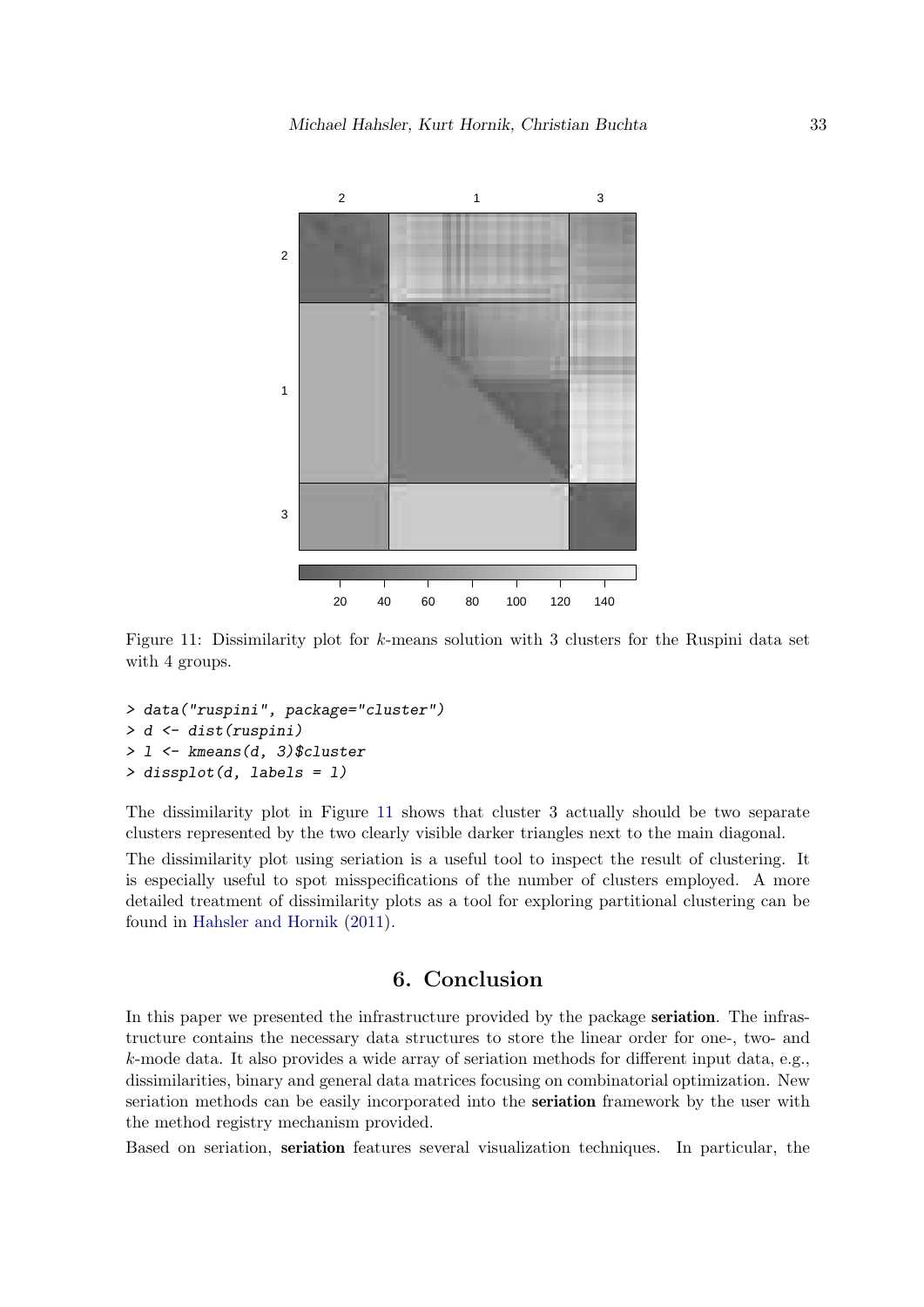optimally reordered heat map, the Bertin plot and the dissimilarity plot present clear improvements over standard plots.

A natural extension to seriation is the synthesis of ensembles of seriations into a "consensus" one. Such ensembles do not only arise when using different seriation methods, but also when varying data or control parameters to obtain more robust solutions (see e.g. [Jurman, Merler,](#page-35-13) [Barla, Paoli, Galea, and Furlanello](#page-35-13) [\(2008\)](#page-35-13) for a recent application of such ideas in a molecular profiling context). The R extension package relations [\(Hornik and Meyer 2008\)](#page-35-14) contains a variety of methods for obtaining consensus relations, covering consensus seriation (where the relations are linear orders on the objects) as a special case.

Future work on seriation will focus on adding further seriation methods, such as for example methods for higher dimensional arrays and methods for block seriation which aim at finding simultaneous partitions of rows and columns in a data matrix (see, e.g., [Marcotorchino 1987\)](#page-35-15).

# Acknowledgments

The authors would like to thank Michael Brusco, Hans-Friedrich Köhn and Stephanie Stahl for their seriation code, Fionn Murtagh for his BEA implementation and the anonymous reviewers for their valuable comments and suggestions.

# References

- <span id="page-33-3"></span>Arabie P, Hubert LJ (1990). "The Bond Energy Algorithm Revisited." IEEE Transactions on Systems, Man, and Cybernetics, 20(1), 268–74.
- <span id="page-33-0"></span>Arabie P, Hubert LJ (1996). "An Overview of Combinatorial Data Analysis." In P Arabie, LJ Hubert, GD Soete (eds.), Clustering and Classification, pp. 5–63. World Scientific, River Edge, NJ.
- <span id="page-33-4"></span>Bar-Joseph Z, Demaine ED, Gifford DK, Jaakkola T (2001). "Fast Optimal Leaf Ordering for Hierarchical Clustering." Bioinformatics, 17(1), 22–29.
- <span id="page-33-2"></span>Barnard ST, Pothen A, Simon HD (1993). "A Spectral Algorithm for Envelope Reduction of Sparse Matrices." In Proceedings of the 1993 ACM/IEEE Conference on Supercomputing, Supercomputing '93, pp. 493–502. ACM, New York, NY, USA.
- <span id="page-33-6"></span>Bertin J (1981). Graphics and Graphic Information Processing. Walter de Gruyter, Berlin. Translated by William J. Berg and Paul Scott.
- <span id="page-33-7"></span>Bertin J (1999). "Graphics and Graphic Information Processing." In SK Card, JD Mackinlay, B Shneiderman (eds.), Readings in Information Visualization, pp. 62–65. Morgan Kaufmann Publishers Inc., San Francisco, CA, USA. ISBN 1-55860-533-9.
- <span id="page-33-5"></span>Brusco M, Köhn HF, Stahl S (2008). "Heuristic Implementation of Dynamic Programming for Matrix Permutation Problems in Combinatorial Data Analysis." Psychometrika. In press.
- <span id="page-33-1"></span>Brusco M, Stahl S (2005). Branch-and-Bound Applications in Combinatorial Data Analysis. Springer.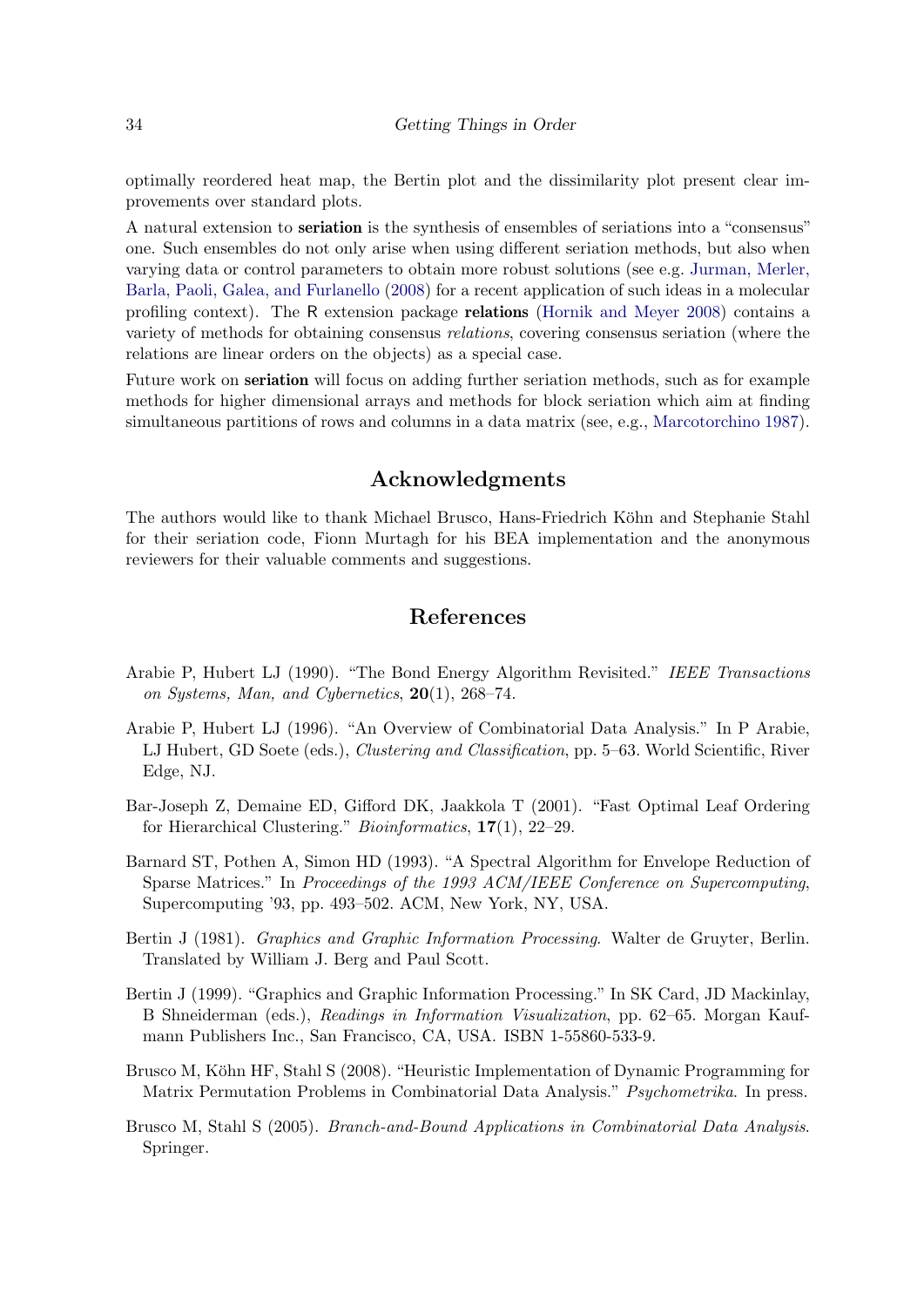- <span id="page-34-9"></span>Burkard RE, Cela E, Pardalos PM, Pitsoulis LS (1998). The Quadratic Assignment Problem. Springer Verlag.
- <span id="page-34-3"></span>Caraux G, Pinloche S (2005). "Permutmatrix: A Graphical Environment to Arrange Gene Expression Profiles in Optimal Linear Order." Bioinformatics, 21(7), 1280–1281.
- <span id="page-34-2"></span>Chen CH (2002). "Generalized Association Plots: Information Visualization via Iteratively Generated Correlation Matrices." Statistica Sinica, 12(1), 7–29.
- <span id="page-34-0"></span>Chessel D, Dufour AB, Dray S (2007). ade4: Analysis of Ecological Data : Exploratory and Euclidean methods in Multivariate data analysis and graphical display. R package version 1.4-3, URL <http://CRAN.R-project.org/package=ade4>.
- <span id="page-34-14"></span>de Falguerolles A, Friedrich F, Sawitzki G (1997). "A Tribute to J. Bertin's Graphical Data Analysis." In W Bandilla, F Faulbaum (eds.), SoftStat '97 (Advances in Statistical Software 6), pp. 11–20. Lucius & Lucius.
- <span id="page-34-5"></span>de Leeuw J (2005). "Unidimensional Scaling." In B Everitt, D Howelll (eds.), Encyclopedia of Statistics in Behavioral Science, volume 4. Wiley.
- <span id="page-34-8"></span>Ding C, He X (2004). "Linearized cluster assignment via spectral ordering." In Proceedings of the Twenty-first International Conference on Machine Learning (ICML '04), p. 30. ACM Press.
- <span id="page-34-1"></span>Dray S, Dufour AB (2007). "The ade4 Package: Implementing the Duality Diagram for Ecologists." Journal of Statistical Software, 22(4). URL [http://www.jstatsoft.org/](http://www.jstatsoft.org/v22/i04) [v22/i04](http://www.jstatsoft.org/v22/i04).
- <span id="page-34-13"></span>Eisen MB, Spellman PT, Browndagger PO, Botstein D (1998). "Cluster Analysis and Display of Genome-wide Expression Patterns." Proceedings of the National Academy of Science of the United States, 95(25), 14863–14868.
- <span id="page-34-10"></span>Fowler M (2004). UML Distilled: A Brief Guide to the Standard Object Modeling Language. third edition. Addison-Wesley Professional.
- <span id="page-34-15"></span>Gale N, Halperin WC, Costanzo CM (1984). "Unclassed Matrix Shading and Optimal Ordering in Hierarchical Cluster Analysis." Journal of Classification, 1, 75–92.
- <span id="page-34-6"></span>Garfinkel RS (1985). "Motivation and Modeling." chapter 2, pp. 17–36. Wiley, New York.
- <span id="page-34-7"></span>Gruvaeus G, Wainer H (1972). "Two Additions to Hierarchical Cluster Analysis." British Journal of Mathematical and Statistical Psychology, 25, 200–206.
- <span id="page-34-4"></span>Gutin G, Punnen AP (eds.) (2002). The Traveling Salesman Problem and Its Variations, volume 12 of Combinatorial Optimization. Kluwer, Dordrecht.
- <span id="page-34-12"></span>Hahsler M, Hornik K (2007a). **TSP**: Traveling Salesperson Problem (TSP). R package version 0.2-2, URL <http://CRAN.R-project.org/package=TSP>.
- <span id="page-34-11"></span>Hahsler M, Hornik K (2007b). "TSP – Infrastructure for the Traveling Salesperson Problem." Journal of Statistical Software, 23(2), 1-21. URL <http://www.jstatsoft.org/v23/i02>.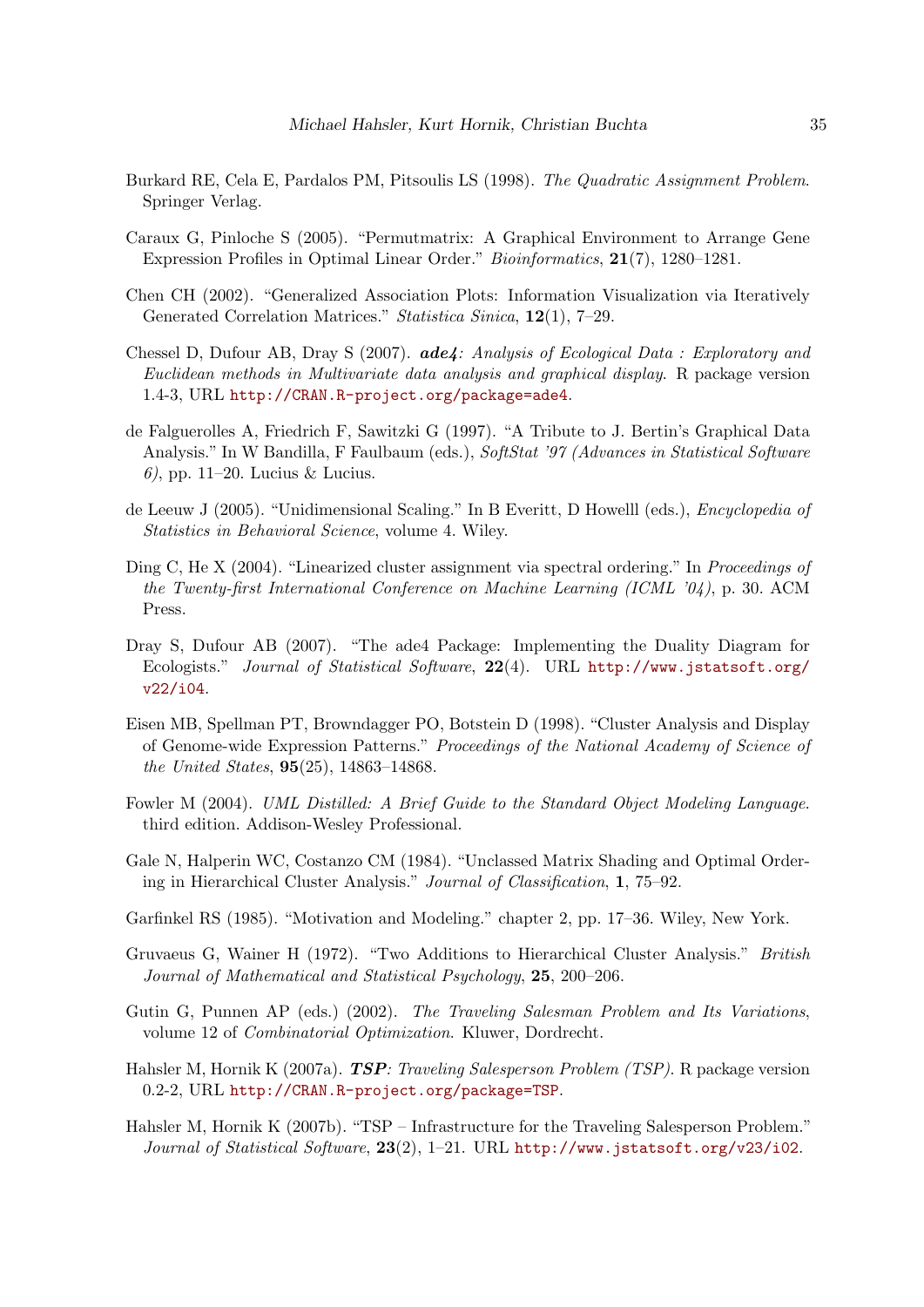- <span id="page-35-12"></span>Hahsler M, Hornik K (2011). "Dissimilarity Plots: A Visual Exploration Tool for Partitional Clustering." Journal of Computational and Graphical Statistics. Accepted for publication.
- <span id="page-35-3"></span>Hahsler M, Hornik K, Buchta C (2008). "Getting Things in Order: An Introduction to the R Package seriation." Journal of Statistical Software, 25(3), 1–34. ISSN 1548-7660. URL <http://www.jstatsoft.org/v25/i03>.
- <span id="page-35-7"></span>Held M, Karp RM (1962). "A Dynamic Programming Approach to Sequencing Problems." Journal of SIAM, 10, 196–210.
- <span id="page-35-14"></span>Hornik K, Meyer D (2008). *relations: Data Structures and Algorithms for Relations.* R package version 0.3-1, URL <http://CRAN.R-project.org/package=relations>.
- <span id="page-35-0"></span>Hubert L, Arabie P, Meulman J (2001). Combinatorial Data Analysis: Optimization by Dynamic Programming. Society for Industrial Mathematics.
- <span id="page-35-4"></span>Hubert LJ (1974). "Some Applications of Graph Theory and Related Nonmetric Techniques to Problems of Approximate Seriation: The Case of Symmetric Proximity Measures." British Journal of Mathematical Statistics and Psychology, 27, 133–153.
- <span id="page-35-10"></span>Hurley C (2007). gclus: Clustering Graphics. R package version 1.2, URL [http://CRAN.](http://CRAN.R-project.org/package=gclus) [R-project.org/package=gclus](http://CRAN.R-project.org/package=gclus).
- <span id="page-35-2"></span>Ihm P (2005). "A Contribution to the History of Seriation in Archaeology." In C Weihs, W Gaul (eds.), Classification - the Ubiquitous Challenge, Proceedings of the 28th Annual Conference of the Gesellschaft für Klassifikation e.V., University of Dortmund, March  $9-11$ , 2004, Studies in Classification, Data Analysis, and Knowledge Organization, pp. 307–316.
- <span id="page-35-13"></span>Jurman G, Merler S, Barla A, Paoli S, Galea A, Furlanello C (2008). "Algebraic Stability Indicators for Ranked Lists in Molecular Profiling." Bioinformatics, 24(2), 258–264.
- <span id="page-35-1"></span>Kendall DG (1971). "Seriation from Abundance Matrices." In F Hodson, D Kendall, P Tautu (eds.), Mathematics in the Archaeological and Historical Sciences, pp. 214–252.
- <span id="page-35-9"></span>Lenstra JK (1974). "Clustering a Data Array and the Traveling-Salesman Problem." Operations Research, 22(2), 413–414.
- <span id="page-35-8"></span>Lin S, Kernighan BW (1973). "An Effective Heuristic Algorithm for the Traveling-Salesman Problem." Operations Research, 21(2), 498–516.
- <span id="page-35-11"></span>Ling RL (1973). "A Computer Generated Aid for Cluster Analysis." Communications of the  $ACM$ , 16(6), 355–361.
- <span id="page-35-15"></span>Marcotorchino F (1987). "Block Seriation Problems: A Unified Approach." Applied Stochastic Models and Data Analysis, 3, 73–91.
- <span id="page-35-5"></span>McCormick WT, Schweitzer PJ, White TW (1972). "Problem Decomposition and Data Reorganization by a Clustering Technique." Operations Research, 20(5), 993–1009.
- <span id="page-35-6"></span>Niermann S (2005). "Optimizing the Ordering of Tables With Evolutionary Computation." The American Statistician, 59(1), 41–46.